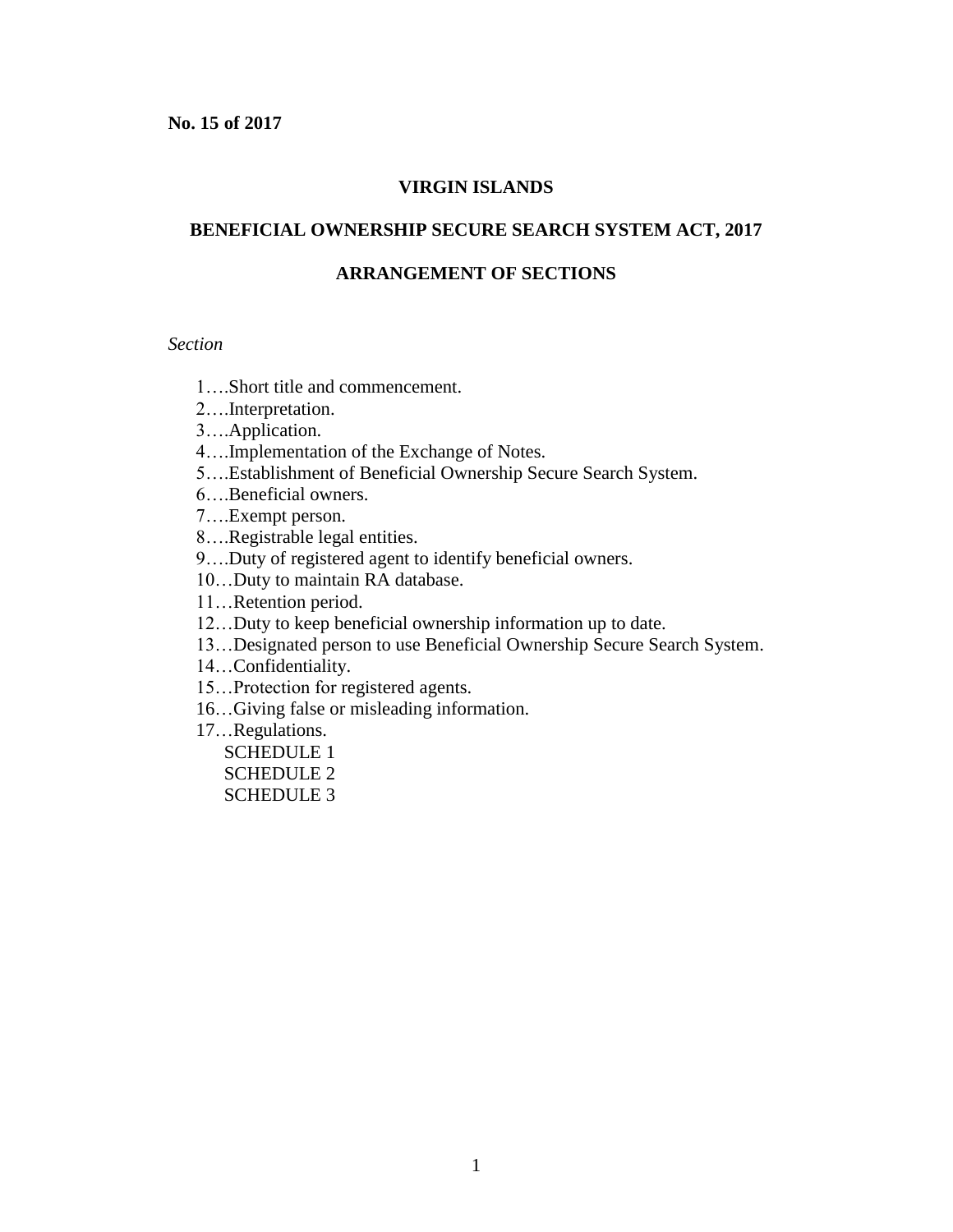**I Assent**

**(Sgd.) John S. Duncan, OBE, Governor 12th June, 2017**

## **VIRGIN ISLANDS**

### **No. 15 of 2017**

An Act to establish a secure search system to facilitate the effective and efficient storage and retrieval of beneficial owner information for all corporate and legal entities using the system and to provide for matters incidental thereto.

[Gazetted  $12^{th}$  June, 2017]

ENACTED by the Legislature of the Virgin Islands as follows:

| Short title and<br>commencement.                      | 1. (1) This Act may be cited as the Beneficial Ownership Secure Search<br>System Act, 2017.                                                                                                              |
|-------------------------------------------------------|----------------------------------------------------------------------------------------------------------------------------------------------------------------------------------------------------------|
|                                                       | (2) The provisions of this Act shall come into force on the $30th$ June, 2017.                                                                                                                           |
| Interpretation.                                       | 2. (1) In this Act, unless the context otherwise requires,                                                                                                                                               |
| No. 5 of 1997<br>S.I. 2008 No. 12<br>S.I. 2008 No. 13 | "AML/CFT legislation" means the Proceeds of Criminal Conduct Act,<br>1997, the Anti-money Laundering Regulations, 2008 and the Anti-<br>money Laundering and Terrorist Financing Code of Practice, 2008; |
|                                                       | "beneficial owner" has the meaning specified in section 6;                                                                                                                                               |
|                                                       | "Beneficial Ownership Secure Search system" means the Secure Search<br>system, an electronic platform or system to be established and                                                                    |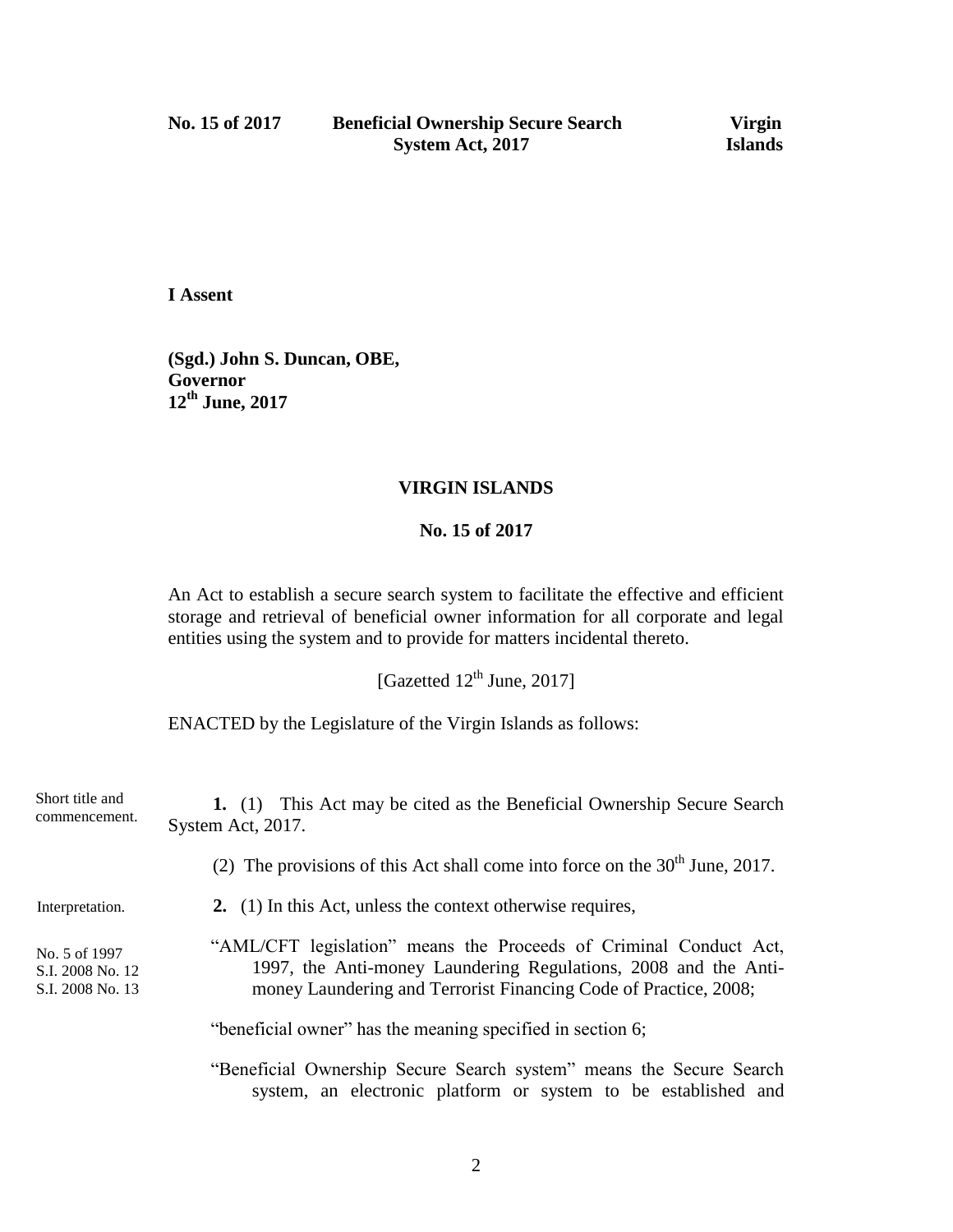maintained by the competent authority under this Act to provide access to prescribed information contained in RA databases;

"corporate and legal entity" means

| (a) a company as defined under section 3 of the BVI Business<br>Companies Act, 2004; and                                                                                                                                                         | No. 16 of 2004   |
|--------------------------------------------------------------------------------------------------------------------------------------------------------------------------------------------------------------------------------------------------|------------------|
|                                                                                                                                                                                                                                                  |                  |
| (b) a Limited Partnership as defined under section 2 of the<br>Partnership Act, 1996;                                                                                                                                                            | No. 5 of 1996    |
| "competent authority" means the Financial Investigation Agency established<br>under the Financial Investigation Agency Act, 2003;                                                                                                                | No. 19 of 2003   |
| "designated person" has the meaning assigned under section 13;                                                                                                                                                                                   |                  |
| "exempt person" means a person specified in section 7;                                                                                                                                                                                           |                  |
| "exchange of notes" means                                                                                                                                                                                                                        |                  |
| (a) the UK exchange of notes; and                                                                                                                                                                                                                |                  |
| (b) any similar agreement or arrangement made to which this Act<br>applies by virtue of an Order made under section $4(3)$ ;                                                                                                                     |                  |
| "foreign regulated person" has the meaning assigned to it under section $2(1)$<br>of the Anti-Money Laundering Regulations, 2008;                                                                                                                | S.I. 2008 No. 12 |
| "licensee" has the meaning assigned to it under section 2 of the Financial<br>Services (Regulatory Code), 2009;                                                                                                                                  | S.I. 2009 No. 60 |
| "Minister" means the Minister responsible for Finance;                                                                                                                                                                                           |                  |
| "prescribed information" means information prescribed under section 10;                                                                                                                                                                          |                  |
| "RA database" means an IT solution established and maintained by a<br>registered agent, to hold the prescribed information for each relevant<br>corporate and legal entity for which it acts as registered agent in<br>accordance with this Act; |                  |
| "recognised stock exchange" has the meaning assigned to it under section<br>2(1) of the Financial Services (Regulatory Code), 2009;                                                                                                              |                  |
| "registered agent" means a person who holds                                                                                                                                                                                                      |                  |
| (a) a licence to conduct company management business under the<br>Company Management Act, 1990; or                                                                                                                                               | No. 8 of 1990    |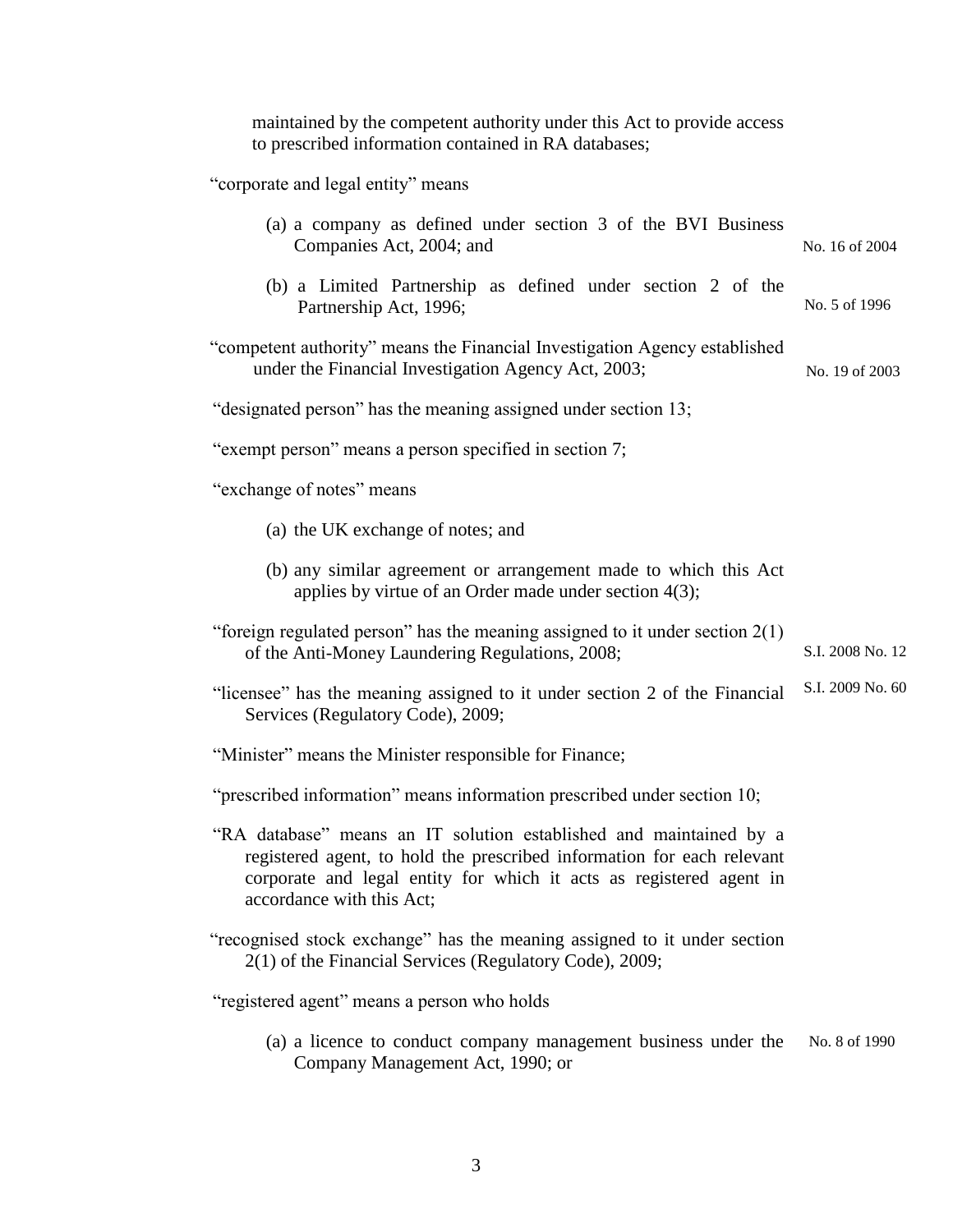| No. 9 of 1990                                  | (b) a licence under the Banks and Trust Companies Act, 1990<br>authorising it to provide registered agent services;                                                                                                                                                                                                                                                                         |
|------------------------------------------------|---------------------------------------------------------------------------------------------------------------------------------------------------------------------------------------------------------------------------------------------------------------------------------------------------------------------------------------------------------------------------------------------|
| No. 16 of 2004                                 | "Registrar of Companies" has the meaning assigned to it under section 2 of<br>the BVI Business Companies Act, 2004;                                                                                                                                                                                                                                                                         |
|                                                | "registrable legal entity" has the meaning specified in section 8;                                                                                                                                                                                                                                                                                                                          |
| Schedule 2                                     | "requesting law enforcement authority" means a law enforcement authority<br>specified in Schedule 2 which issues a request for a search to be<br>conducted in the Beneficial Ownership Secure Search System under<br>this Act; and                                                                                                                                                          |
| Schedule 1                                     | "UK exchange of notes" means the exchange of notes between the<br>Government of the United Kingdom of Great Britain and Northern<br>Ireland, and the Government of the Virgin Islands, for the exchange of<br>beneficial ownership information as set out in Schedule 1.                                                                                                                    |
|                                                | (2) Where in this Act reference is made to Schedule 1, this shall be<br>construed to include any Schedule set out in an Order made by the Minister<br>pursuant to section 4.                                                                                                                                                                                                                |
| Application.                                   | This Act applies to all corporate and legal entities.<br>3.                                                                                                                                                                                                                                                                                                                                 |
| Implementation<br>of the Exchange<br>of Notes. | 4. (1) This Act shall apply for the purposes of giving effect to the<br>exchange of notes.                                                                                                                                                                                                                                                                                                  |
|                                                | (2) Where an exchange of notes is amended by the parties thereto, the<br>Minister may, by Order, amend Schedule 1 accordingly.                                                                                                                                                                                                                                                              |
|                                                | (3) Where the Government enters into an exchange of notes similar to<br>the UK exchange of notes, the Minister may, with the approval of the Cabinet,<br>by Order, provide that this Act shall apply to that exchange of notes with such<br>necessary modifications as may be specified in the Order and the text of that<br>exchange of notes shall be set out in a Schedule to the Order. |
|                                                | (4) For the avoidance of doubt and notwithstanding anything to the<br>contrary contained in this Act or in any exchange of notes                                                                                                                                                                                                                                                            |
|                                                | (a) the Government shall exchange beneficial ownership information<br>in accordance with the relevant exchange of notes;                                                                                                                                                                                                                                                                    |
|                                                | (b) the designated person shall exchange beneficial ownership<br>information with an authority specified in section $13(6)$ ; and                                                                                                                                                                                                                                                           |
|                                                | (c) anything required of the Government pursuant to a request made<br>under or in accordance with the exchange of notes shall be dealt                                                                                                                                                                                                                                                      |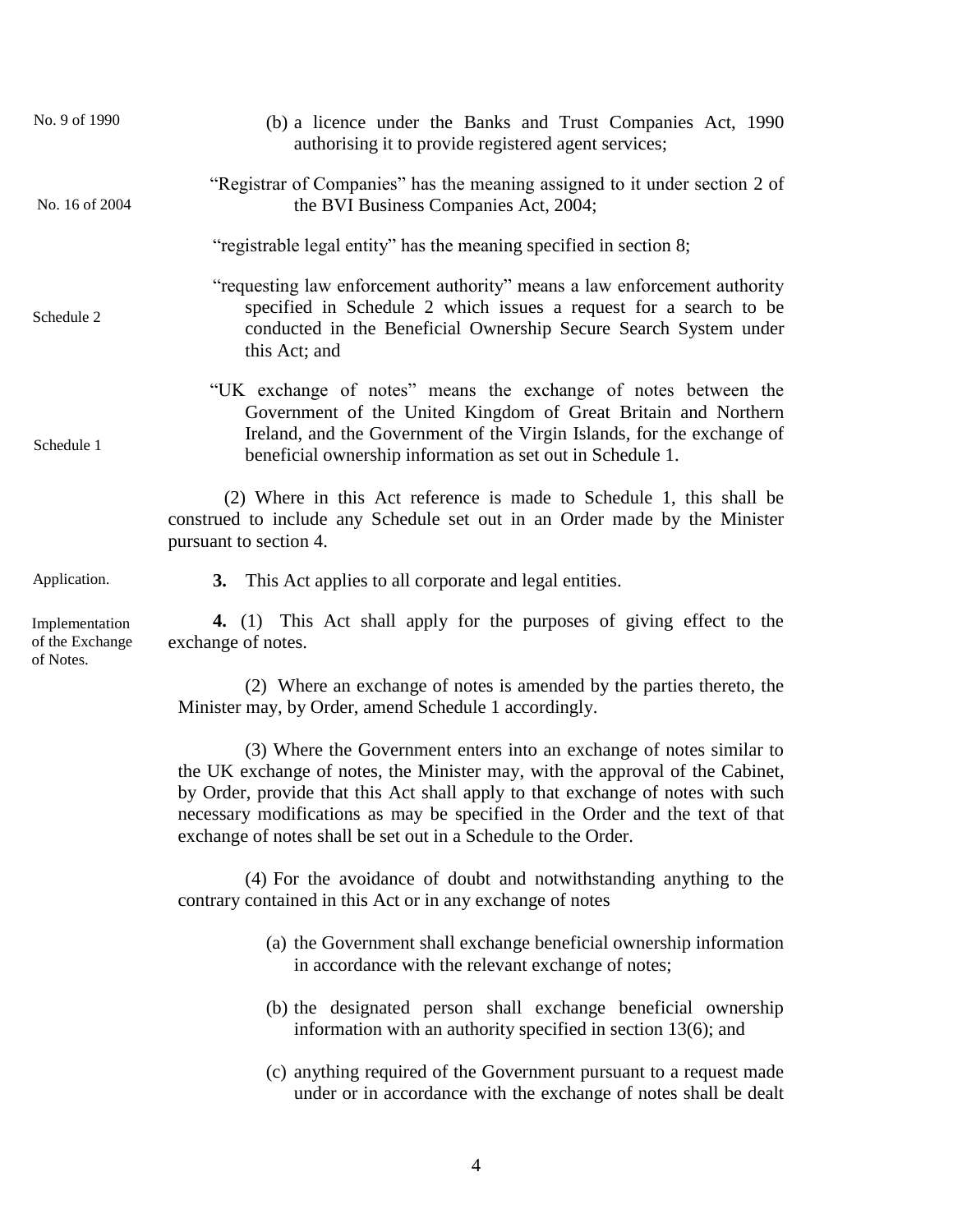with in such manner as would be consistent with and satisfy the requirements of the exchange of notes, and the doing of such thing by the Government shall be treated as a power the Government has by virtue of this Act to exercise.

**5.** (1) The Government shall establish a Beneficial Ownership Secure Search System to enable

- (a) each registered agent to establish an RA database; and
- (b) the designated person to access each RA database.
- (2) The Beneficial Ownership Secure Search System shall
	- (a) be secure and accessible only by the designated person;
	- (b) be accessible only from a designated secured location within the Virgin Islands;
	- (c) be able to search simultaneously all RA databases connected to the Beneficial Ownership Secure Search System by either the name of an individual or the name of a corporate and legal entity; and
	- (d) prevent communication to any person of the fact that a search is being made or has taken place except where the designated competent authority expressly discloses such communication.

**6.** (1) A beneficial owner is the natural person who ultimately owns or controls a corporate or legal entity and includes, though not restricted to Beneficial owners.

- (a) in the case of a legal person other than a corporate and legal entity whose securities are listed on a recognised stock exchange, a natural person who ultimately owns or controls, whether directly or indirectly, twenty five or more per cent of the shares or voting rights in the legal person;
- (b) in the case of a legal person, a natural person who otherwise exercises control over the management of the legal person;
- (c) in the case of a legal arrangement
	- (i) the partner or partners who control the partnership;
	- (ii) the trustee or other person who controls the legal arrangement; or

Establishment of Beneficial Ownership Secure Search System.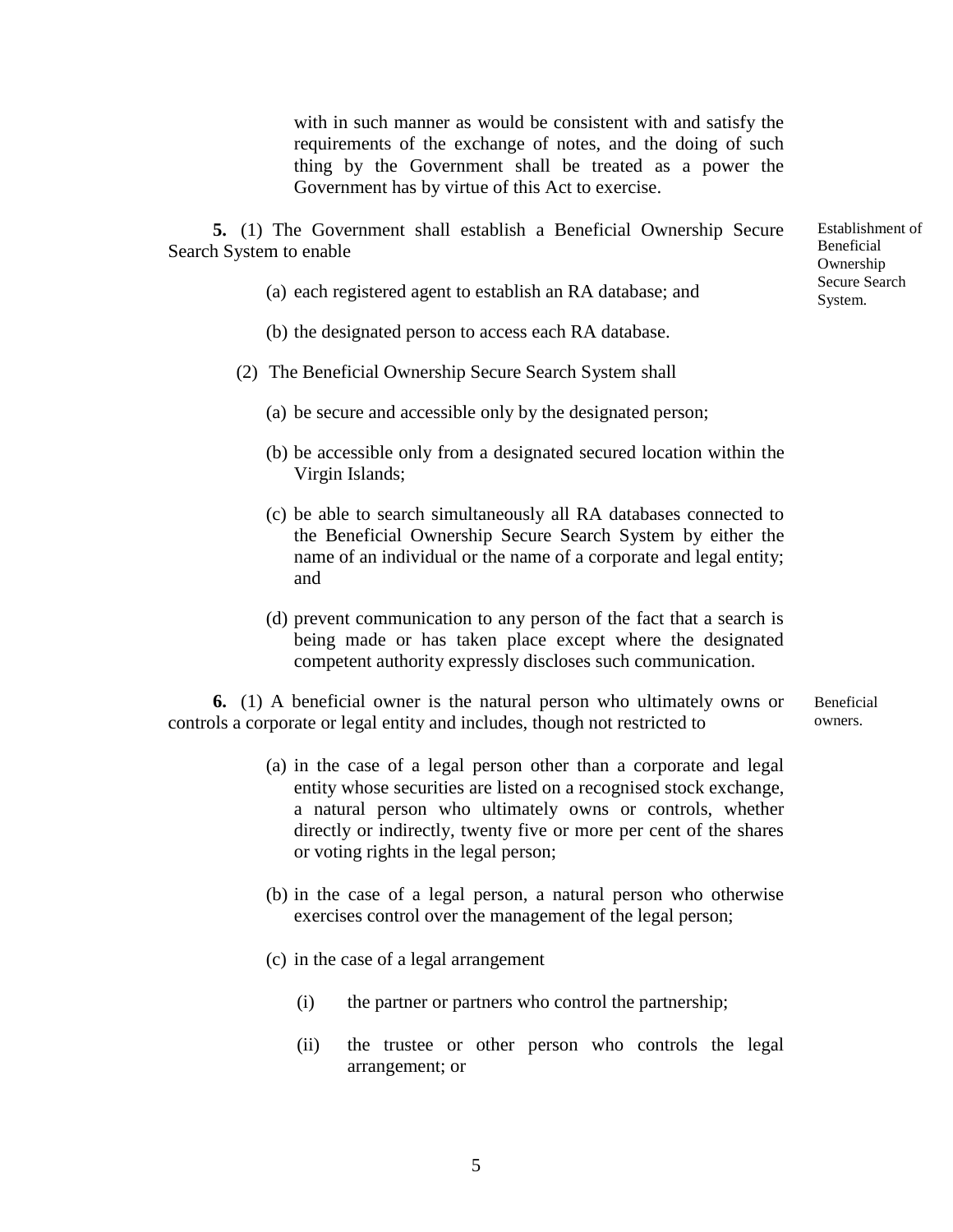- (iii) the settlor or other person by whom the legal arrangement is made;
- (d) in the case of a corporate and legal entity which is in insolvent liquidation, administration or administrative receivership under the Insolvency Act, 2003, the natural person who is appointed as a liquidator, administrator or administrative receiver of the corporate and legal entity; or
- (e) in the case of a receiver being appointed over twenty five or more per cent of the shares or voting rights in a corporate and legal entity, the creditor who appoints the receiver; or
- (f) in the case of a shareholder in the corporate and legal entity who would otherwise be a beneficial owner under this subsection but is deceased, the natural person acting as an executor or a personal representative of the deceased's estate.

(2) Where there is a *bona fide* legal dispute as to the beneficial ownership of any interest in a corporate and legal entity which is in the process of being adjudicated by a court or tribunal, no change should be recorded with respect to the beneficial ownership of that interest in a RA database prior to the determination of that matter unless the court or tribunal so orders.

- (3) A person shall not be treated as a beneficial owner only by reason
	- (a) having the benefit of a security interest over shares or voting rights in a corporate and legal entity; or
	- (b) having a commercial exposure to the financial performance of a corporate and legal entity pursuant to financial derivatives or similar contractual arrangements.

(4) Where two or more persons hold any qualifying interest jointly, whether as joint owners or tenants in common, then each joint owner shall be a beneficial owner.

(5) The Minister may issue Guidance Notes in relation to the determination of who is a beneficial owner of a corporate and legal entity.

Exempt person.

No. 5 of 2003

of

**7.** (1) An exempt person shall be exempt from the provisions of section  $10(3)(b)$ .

(2) For the purposes of subsection (1), an exempt person is a person who meets one or more of the following conditions: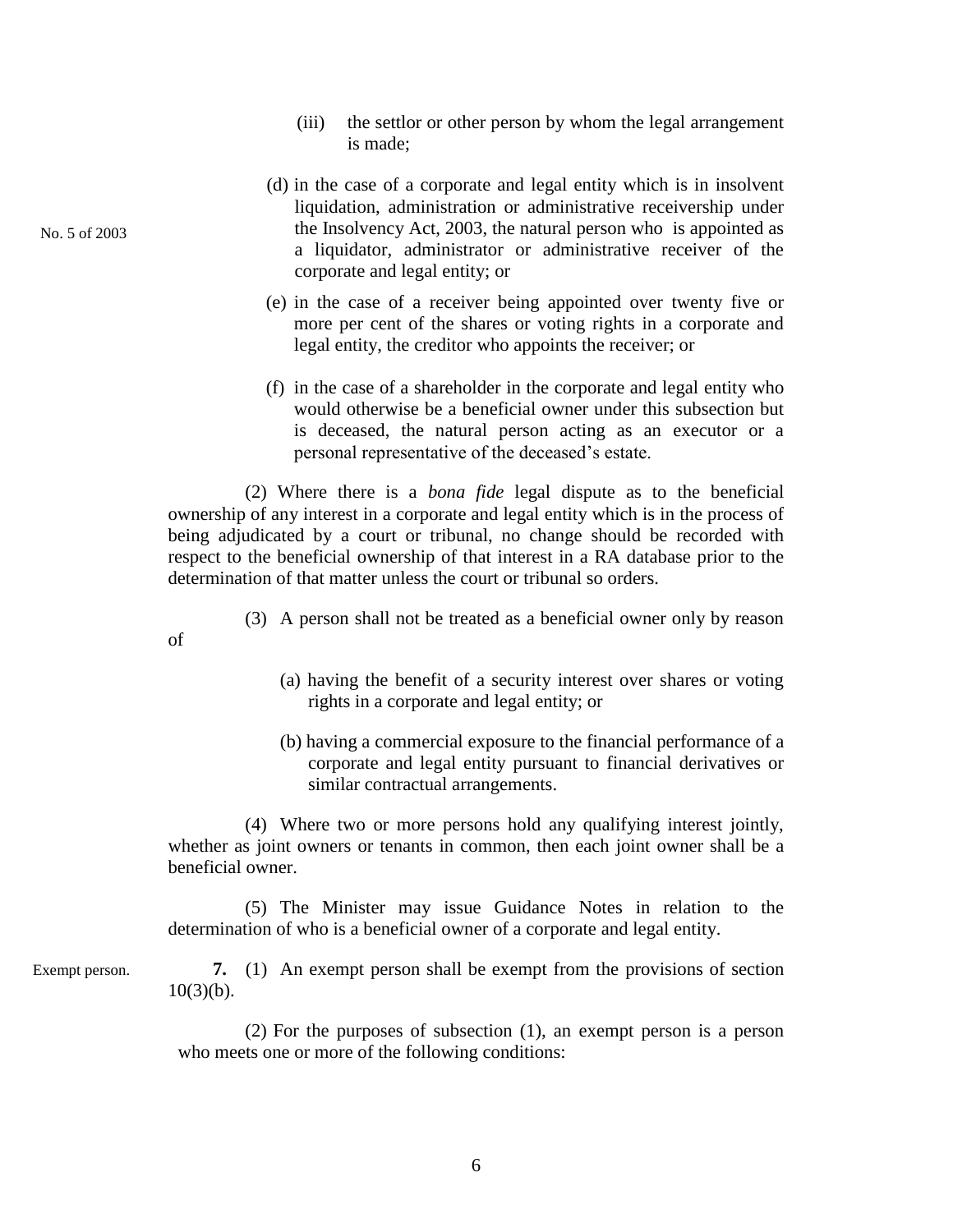(a) a corporate and legal entity which is recognised, registered or otherwise approved as a mutual fund under the Securities and Investment Business Act, 2010 including an approved fund, an incubator fund, a public fund, a professional fund and a private fund; (b) a corporate and legal entity the securities of which are listed on a recognised stock exchange; (c) a licensee; (d) a corporate and legal entity which is a subsidiary of a corporate and legal entity that falls within paragraph (a) or (b); or (e) a corporate and legal entity exempted by regulations. (3) A corporate and legal entity (the "subsidiary") is a subsidiary of another corporate and legal entity (the "parent") if the parent (a) holds, directly or indirectly, a beneficial interest in 75% or more of the shares in the subsidiary; or (b) holds, directly or indirectly, more than 75% of the voting rights in the subsidiary. **8.** A registrable corporate and legal entity in relation to a corporate and legal entity is a legal entity which (a) would be a beneficial owner of the corporate and legal entity if it were an individual; and (b) one or more of the following applies to it: (i) it is a legal entity which is an exempt person; (ii) it is a legal entity the securities of which are listed on a recognised stock exchange; (iii) it is a licensee or a foreign regulated person; or (iv) it is a sovereign state or a wholly owned subsidiary of a sovereign state. **9.** (1) A registered agent shall take reasonable steps to (a) identify the beneficial owners and registrable legal entities of each corporate and legal entity for which it acts as registered agent; No. 2 of 2010 Registrable legal entities. Duty of registered agent to identify beneficial owners.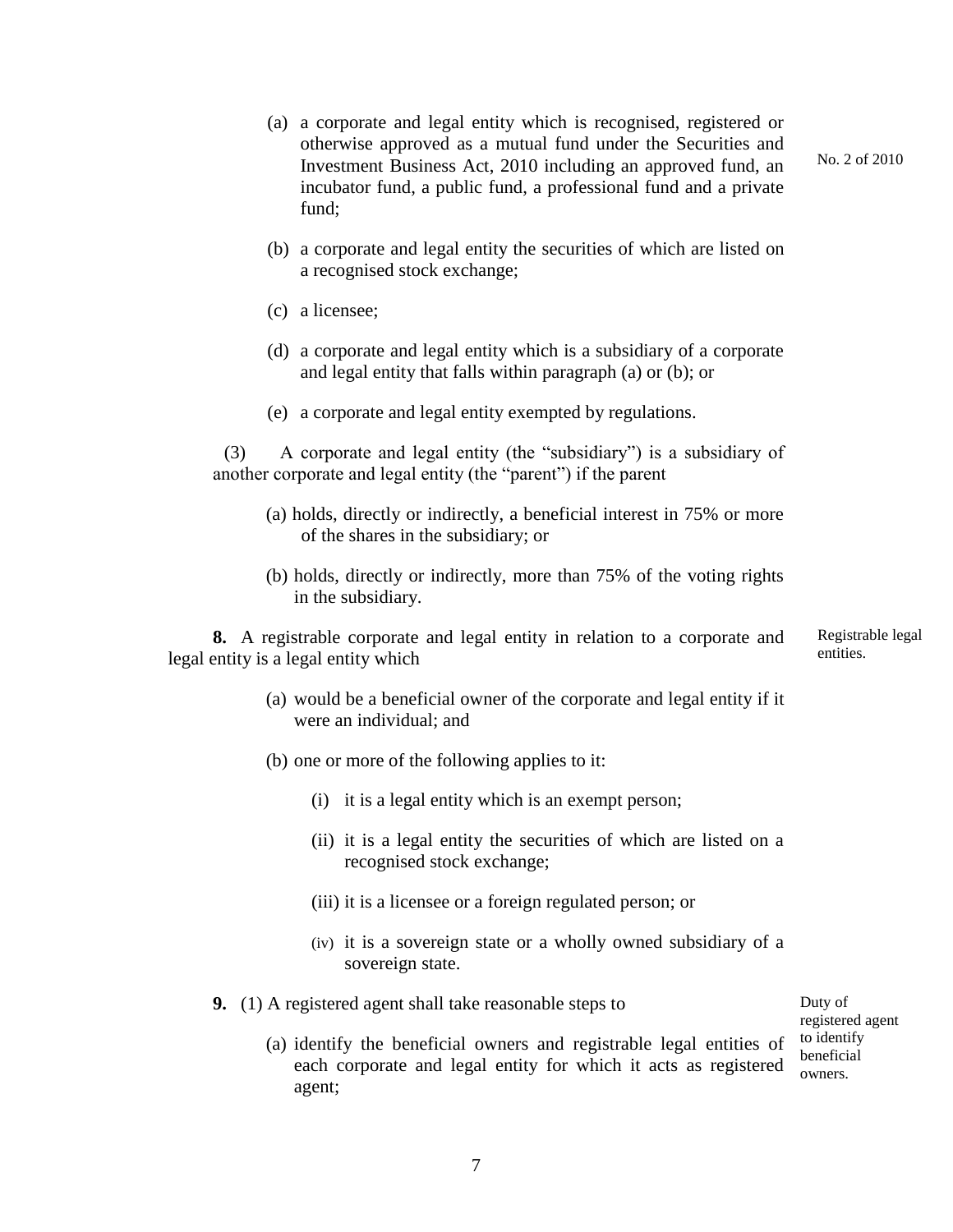(b) collect the prescribed information with respect to each corporate and legal entity for which it acts as registered agent,

in accordance with this Act.

(2) A corporate and legal entity shall identify any person who is a beneficial owner or a registrable legal entity of that corporate and legal entity and notify the registered agent of those persons so identified as beneficial owners and those legal entities so identified as registrable legal entities within 15 days of identifying such person or entity;

(3) A registered agent is not required to identify any beneficial owner of a corporate and legal entity under subsection (1) who holds its interest, directly or indirectly, in the corporate and legal entity through a registrable legal entity if the registered agent identifies that registrable legal entity for that purpose.

(4) For the purposes of this section, a registered agent who takes steps to identify and verify the identity of the beneficial owners of a corporate and legal entity in accordance with its obligations under the AML/CFT legislation shall have taken all reasonable steps in accordance with this section, and references to beneficial owners and registrable legal entities of a corporate and legal entity shall be interpreted accordingly.

(5) Nothing in this section limits or affects the separate obligation of each registered agent to obtain and verify beneficial ownership information under applicable AML/CFT legislation.

(6) Where a corporate or legal entity fails to comply with a requirement of this section without reasonable cause he or she commits an offence and is liable

- (a) on summary conviction to a fine not exceeding forty thousand dollars or to imprisonment for a term not exceeding six months or both; or
- (b) on conviction on indictment, to a fine not exceeding two hundred and fifty thousand dollars or to imprisonment for a term not exceeding five years, or both.

(7) Where a registered agent fails to comply with a requirement of this section without reasonable cause he or she commits an offence and is liable

- (a) on summary conviction to a fine not exceeding twenty thousand dollars; or
- (b) on conviction on indictment, to a fine not exceeding forty thousand dollars.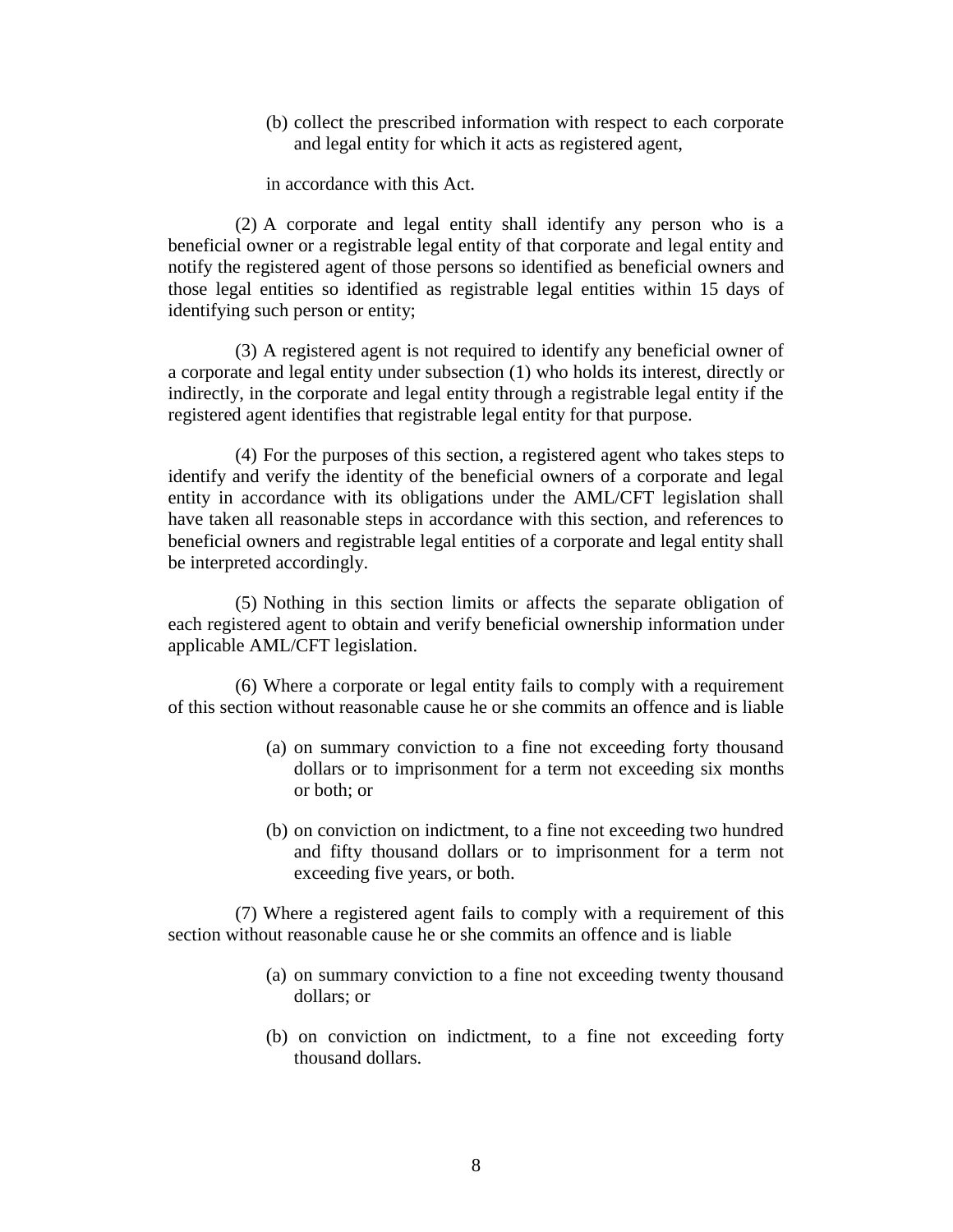**10.** (1) Each registered agent shall establish and maintain an RA database in accordance with this section.

Duty to maintain RA database.

(2) Each registered agent shall enter in the RA database particulars of the prescribed information obtained by it under this Act with respect to each corporate and legal entity for which it acts as registered agent.

(3) The prescribed information with respect to each corporate and legal entity is

- (a) the particulars of each corporate and legal entity including
	- (i) the name, including alternative names;
	- (ii) the incorporation number or its equivalent;
	- (iii) date of incorporation;
	- (iv) status;
	- (v) registered address; and
	- (vi) any other particulars as the Minister may by Order prescribe.
- (b) with respect to each beneficial owner of the corporate or legal entity:
	- (i) name;
	- (ii) residential address;
	- (iii) date of birth; and
	- (iv) nationality.
- (c) with respect to each registrable legal entity of the corporate and legal entity:
	- (i) details of the registrable legal entity as outlined in subsection  $(3)(a)$ ;
	- (ii) jurisdiction in which the registrable legal entity is formed;
	- (iii) the basis or bases upon which the legal entity is designated as a registrable legal entity;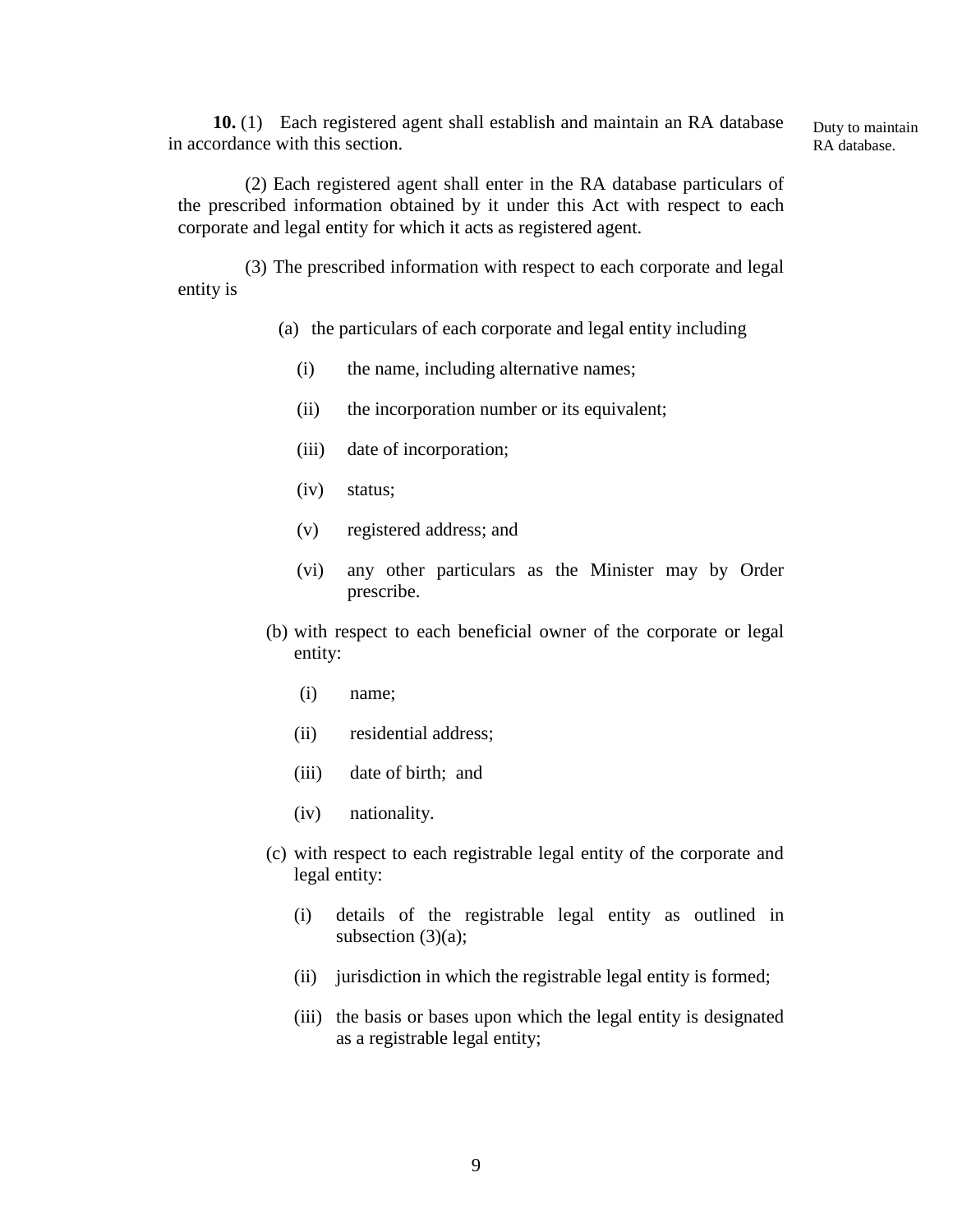- (iv) where the registrable legal entity is a foreign regulated person, the name of the jurisdiction of regulation and the name of the foreign regulator; or
- (v) where the registrable legal entity is a sovereign state or a wholly owned subsidiary of a sovereign state the name of that sovereign state and (if applicable) wholly owned subsidiary.
- (d) with respect to an exempt person
	- (i) the details of the exempt person as outlined in subsection  $(3)(a)$ ; and
	- (ii) the basis or bases upon which the exempt person is designated as an exempt person.

(4) Where a registered agent fails to comply with a requirement of this section without reasonable cause he or she commits an offence and is liable

- (a) on summary conviction to a fine not exceeding twenty thousand dollars; or
- (b) on conviction on indictment, to a fine not exceeding forty thousand dollars.
- **11.** Information maintained by a registered agent on an RA database shall be maintained on the RA database for all corporate and legal entities Retention period.
	- (a) for five years following the dissolution of the corporate and legal entity; or
	- (b) for five years after the corporate and legal entity ceasing to be a corporate and legal entity.

Duty to keep beneficial ownership information up to date.

**12.** (1) A corporate and legal entity shall within 15 days of becoming aware of a change of any of the prescribed information relating to beneficial owners or registrable legal entities notify its registered agent of such changes and the date such changes took place.

(2) A registered agent shall within 15 days of being notified by a corporate and legal entity of a change or otherwise becoming aware of a change of any of the prescribed information relating to beneficial owners or registrable legal entities cause the updated information provided under subsection (1) to be included on the RA database.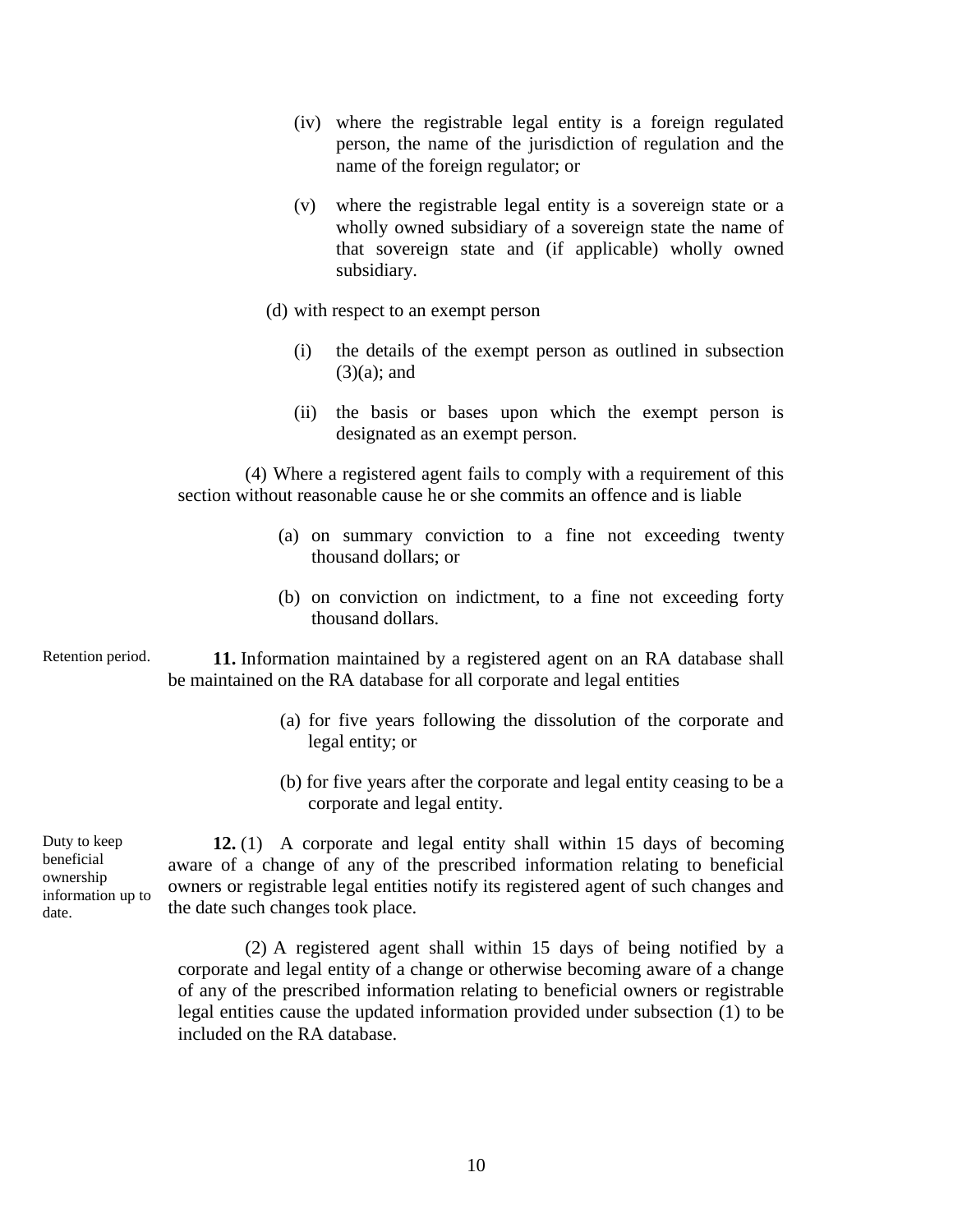(3) Nothing in subsection (2) shall affect the obligations of a registered agent under AML/CFT legislation to verify the beneficial owner or owners and the particulars relating to each with respect to a corporate and legal entity.

(4) Where a corporate and legal entity fails to comply with a requirement of this section without reasonable cause he or she commits an offence and is liable

- (a) on summary conviction to a fine not exceeding five thousand dollars; or
- (b) on conviction on indictment, to a fine not exceeding ten thousand dollars.

(5) Where a registered agent fails to comply with the requirements of this section without reasonable cause he or she commits an offence and is liable

- (a) on summary conviction to a fine not exceeding twenty thousand dollars; or
- (b) on conviction on indictment, to a fine not exceeding forty thousand dollars.

**13.** (1) There shall be one or more designated persons who shall have access to the Beneficial Ownership Secure Search System from a physically secure premise and a secure IT system.

Designated person to use the Beneficial Ownership Secure Search System.

Schedule 3

(2) A designated person shall have passed security vetting tests, be fit and proper and be so designated by the Minister by Order.

(3) A designated person shall, prior to being designated by the Minister, subscribe to the Oath of Confidentiality set out in Schedule 3.

(4) The Minister shall keep a record of all Oaths of Confidentiality taken pursuant to this section.

(5) A designated person shall provide the results of any search of the Beneficial Ownership Secure Search System requested under this Act within 15 days of the submission of a request for information unless it is notified that the request is urgent, in which case it will provide the information sought of it within one hour, or such other time period to be agreed between the requesting law enforcement authority or an authority named in subsection (6) and the designated person in accordance with the individual circumstances of the request.

(6) A designated person shall execute a search of the Beneficial Ownership Secure Search System if formally requested to do so by a senior officer of any of the following authorities: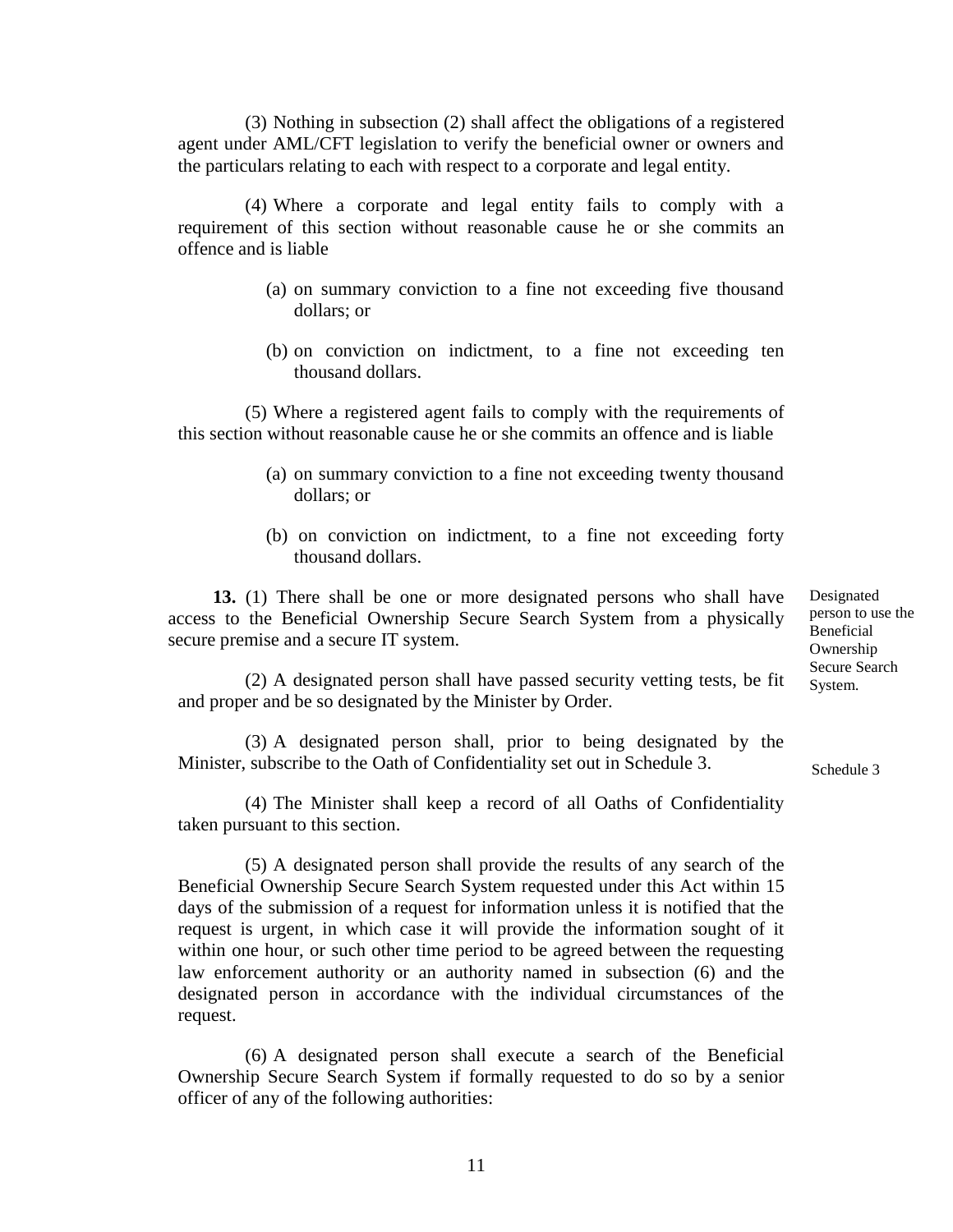- (a) the Financial Investigation Agency;
- (b) the Financial Services Commission;
- (c) the International Tax Authority;
- (d) the Attorney General's Chambers.

(7) A search conducted under subsection (6) shall not be executed without certification that the request for the search

- (a) is proper and lawful and in compliance with the legislation governing the affairs of the authority making the request and any international agreement administered by it; or
- (b) is in response to a request from a designated law enforcement authority listed in Schedule 2.

(8) A record shall be maintained of all searches conducted by a designated person under this Act.

(9) A designated person who fails to comply with a requirement of this section commits an offence and is liable to a fine not exceeding seventy five thousand dollars or to imprisonment for a term not exceeding two years or both.

(10) No person other than a designated person shall have access to the Beneficial Ownership Secure Search System to conduct a search of an RA database or access any data therein except the designated person or persons.

Schedules 2 and 3

Schedule 2

Confidentiality.

(11) The Minister may, by Order, amend Schedules 2 and 3.

**14.** (1) The particulars of and all matters relating to a request made under this Act shall be treated as confidential, and no designated person who is notified of a request, or is required to take any action, or supply any information in response to or in relation to any matters to which a request relates or in any way becomes aware of a request, shall disclose the fact of the receipt of such request or any of the particulars required or information supplied to any other person except in accordance with this Act.

(2) A person who contravenes subsection (1) commits an offence and is liable

> (a) on summary conviction to a fine not exceeding fifty thousand dollars or to imprisonment for a term not exceeding two years or both; or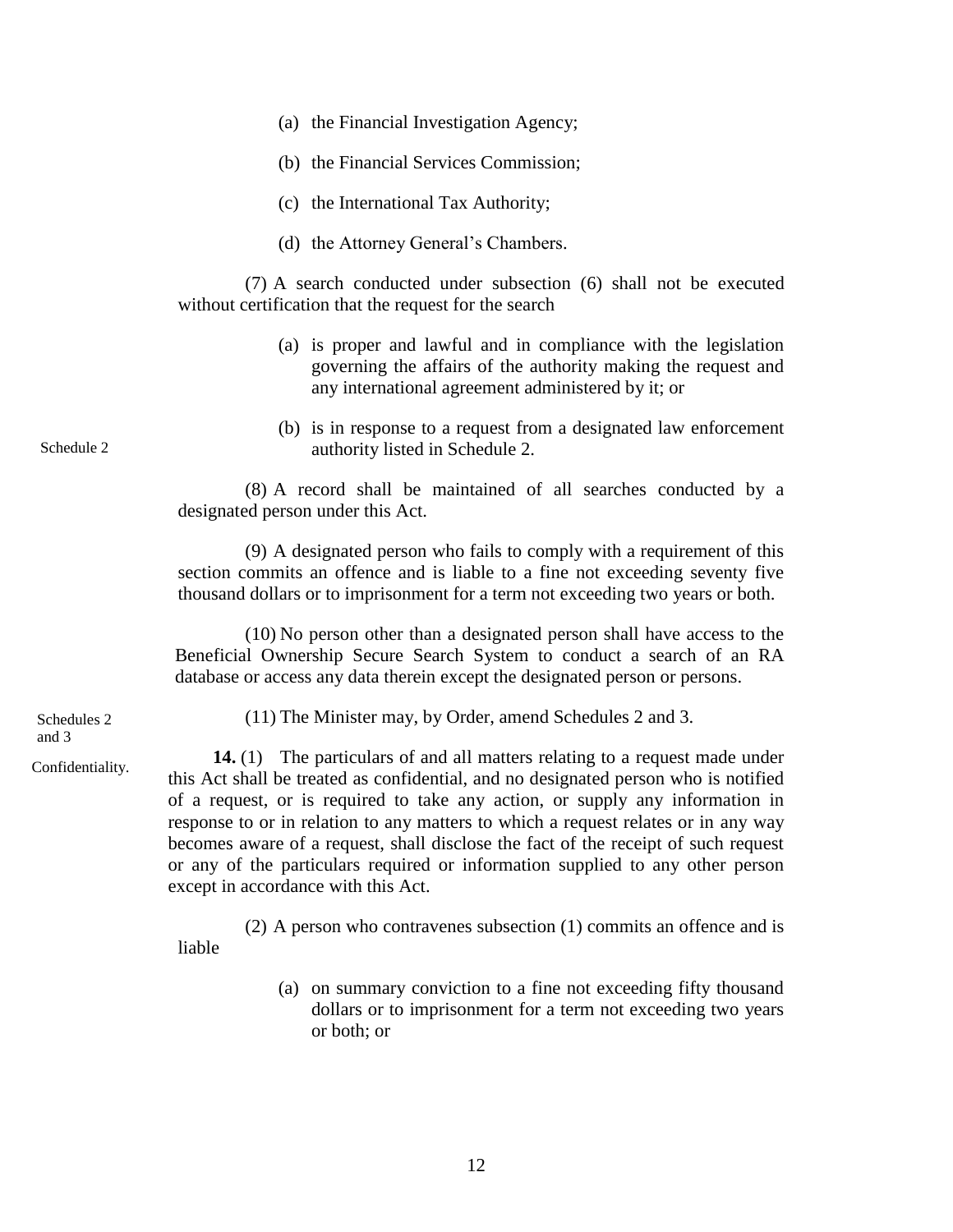(b) on conviction on indictment, to a fine not exceeding seventy thousand dollars or to imprisonment for a term not exceeding five years or both.

(3) All information maintained on each RA database is confidential, and shall not be accessible by any person except

- (a) a designated person through the Beneficial Ownership Secure Search System; and
- (b) the registered agent to whom the RA database relates.

(4) Any person who accesses data on an RA database except as authorised by this Act commits an offence and is liable

- (a) on summary conviction to a fine not exceeding twenty thousand dollars or to imprisonment for a term not exceeding two years or both; or
- (b) on conviction on indictment, to a fine not exceeding seventy thousand dollars or to imprisonment for a term not exceeding five years, or both.

(5) A person who discloses information or produces documents as required by this Act is not in breach of any enactment, rule of law, agreement or professional code of conduct to which that person is subject only by reason of complying with the requirements of this Act, and no civil, criminal or disciplinary proceedings shall lie against him in respect thereof.

**15.** Where a registered agent has collected the prescribed information in accordance with the laws of the Virgin Islands or includes information on the RA database not specified in this Act, the collection of and inclusion of such information by the registered agent shall be treated as done in accordance with this Act and the registered agent is not in breach of any agreement, professional code of conduct or rule of law to which they are subject.

**16.** (1) A registered agent who intentionally provides false information relating to a corporate and legal entity on its RA database commits an offence.

(2) A corporate and legal entity which intentionally provides false information under section 9(2) or 12(1) commits an offence.

(3) A person who commits an offence under this section is liable to

(a) on summary conviction to a fine not exceeding forty thousand dollars or to imprisonment for a term not exceeding two years or both, or

Protection for registered agents.

Giving false or misleading information.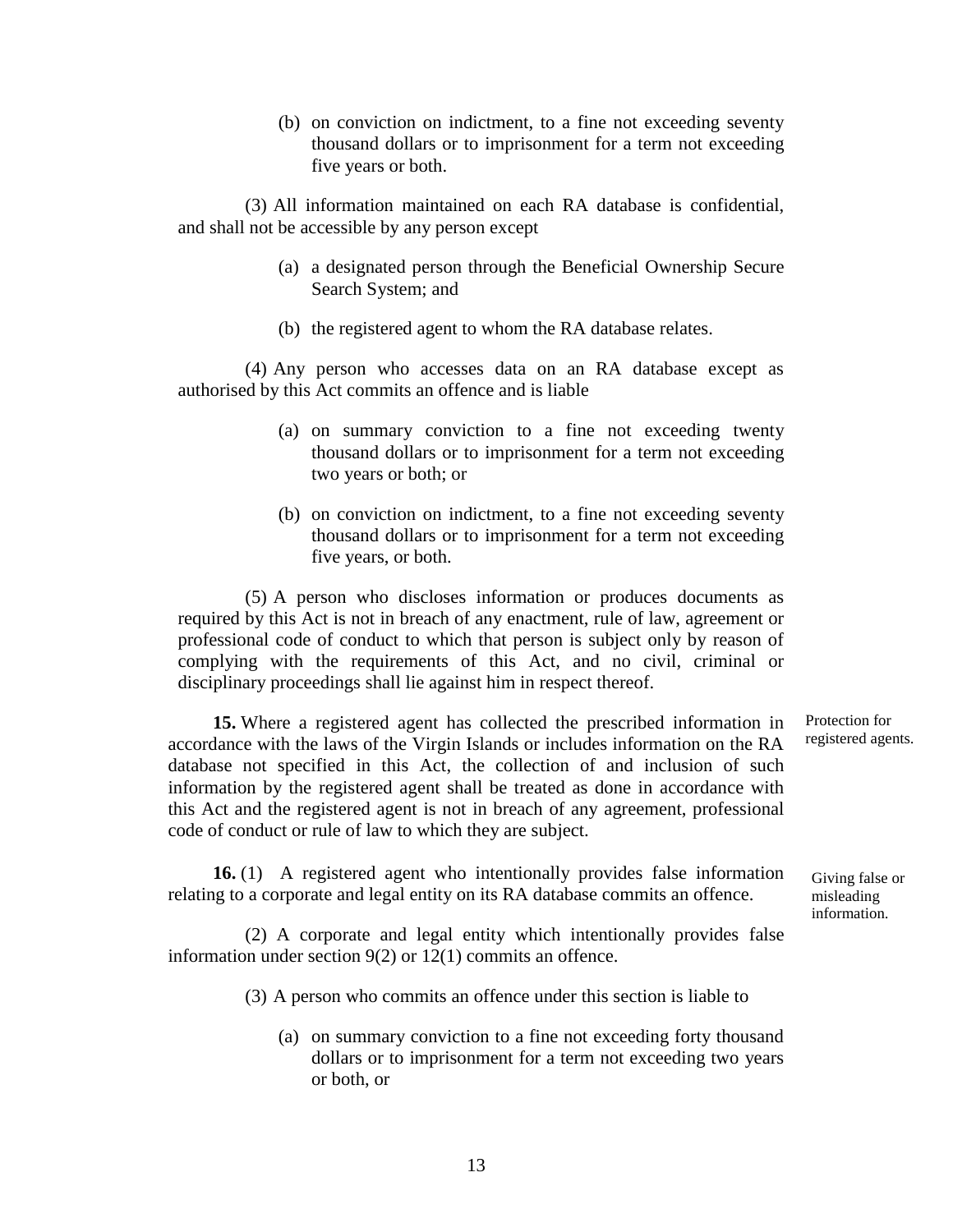(b) on conviction on indictment, to a fine not exceeding seventy five thousand dollars or to imprisonment for a term not exceeding five years, or both.

**17.** The Minister, with the approval of the Cabinet, may make regulations with respect to anything required to be carried out in this Act or prescribing anything required to be prescribed under this Act, including

Regulations.

- (a) specifying the manner or form in which a registered agent must keep the RA database; and
- (b) prescribing fees in relation to the establishment and maintenance of the Beneficial Ownership Secure Search System.

14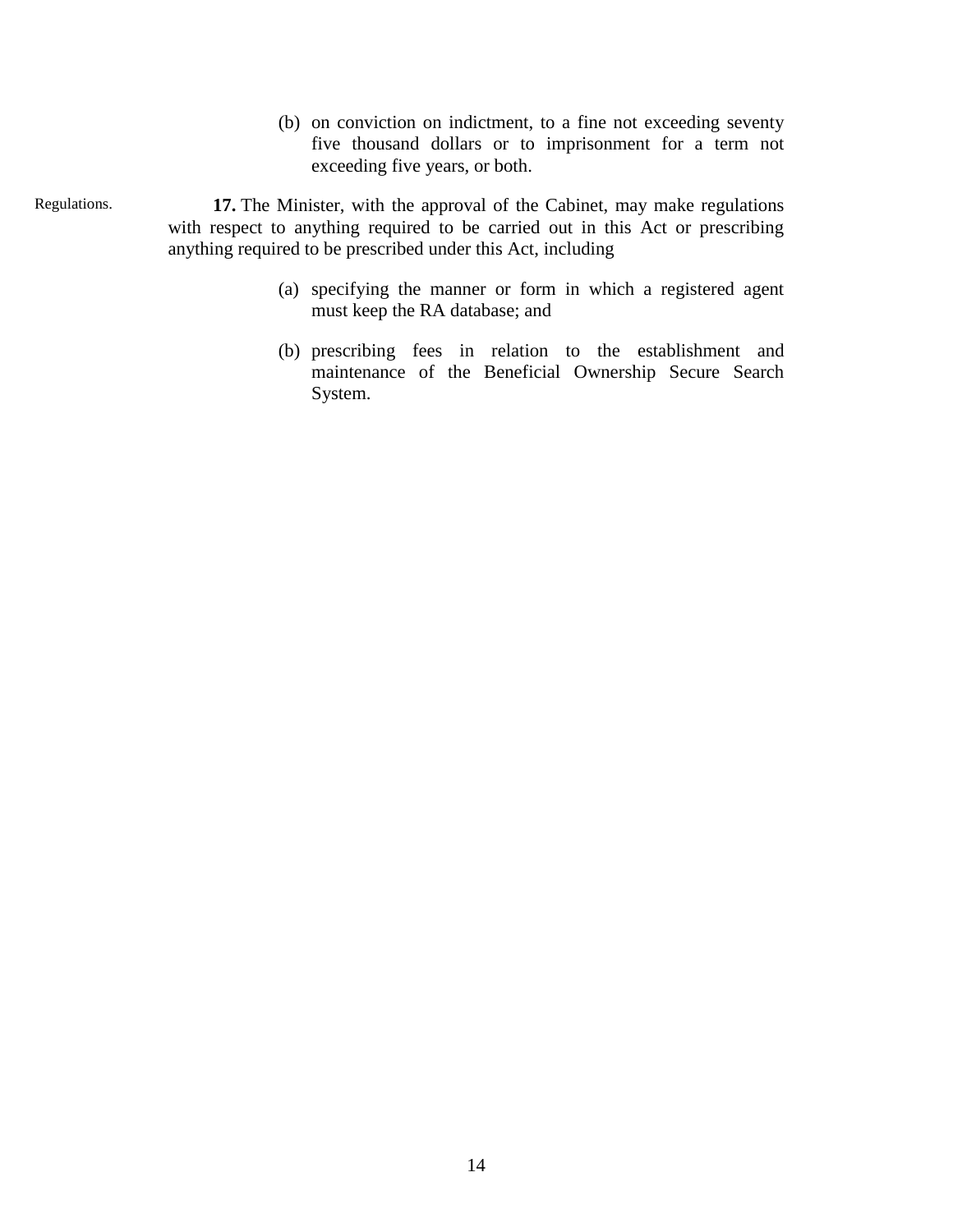## **SCHEDULE 1**

# **Exchange of Notes between the Government of the United Kingdom and the Government of the Virgin Islands in respect of the sharing of beneficial ownership information**

1. This commitment between the Government of the United Kingdom and the Government of the Virgin Islands ("the Participants") is an important demonstration of our partnership to enhance the effectiveness of the long-standing law enforcement cooperation between the Participants in respect of the on-going sharing of beneficial ownership information.

2. The participants recognise the importance of the provision of beneficial ownership information for the prevention and detection of corruption, money laundering, terrorism financing, financing of the proliferation of weapons of mass destruction and other serious and organised crime. It also recognises the importance of facilitating timely and secure access for law enforcement agencies to such information whilst ensuring individuals concerned are not informed that a request has been made.

3. This commitment is made in the context of a number of international initiatives to improve access to beneficial ownership information, including the Fourth Money Laundering Directive of the European Union, Financial Action Task Force (FATF) Recommendations and Guidance on Transparency and Beneficial Ownership, the G20 High Level Principles on Beneficial Ownership Transparency and the UK Government's decision to establish a public central register of beneficial ownership information.

4. It also recognises the Virgin Islands' commitment on international cooperation matters, including the recent reforms to its legislative regime on beneficial ownership and its commitment to the Multilateral Convention on Mutual Administrative Assistance in Tax Matters, the signing of 28 Tax Information Exchange Agreements and enactment of legislation to implement the US FATCA, UK FATCA and OECD Common Reporting Standards. The Participants further recognise that the Virgin Islands is in the process of having beneficial ownership information of corporate and legal entities updated to ensure their adequacy and the process is expected to be completed at the end of 2016.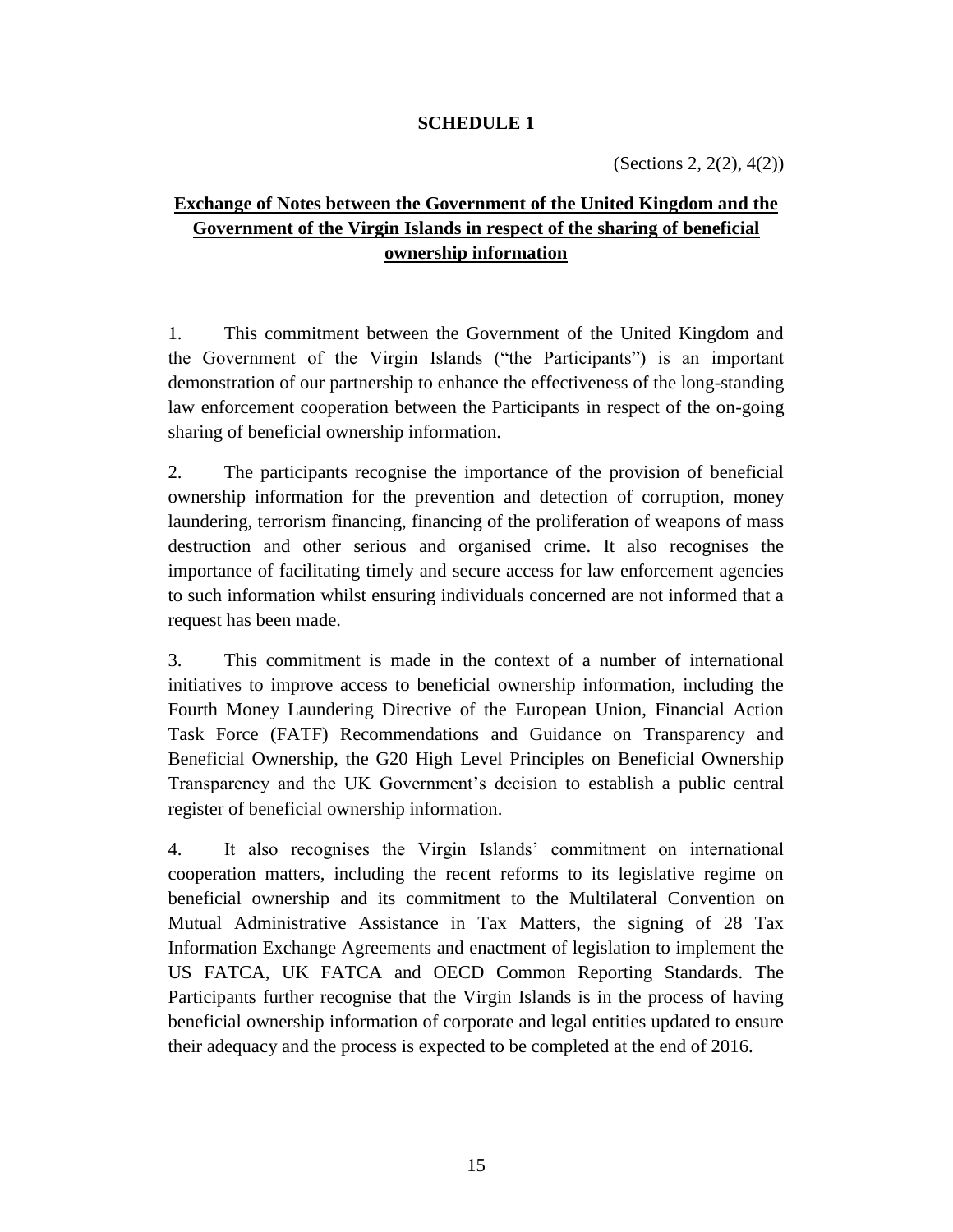5. Through this exchange of notes, each Participant commits to providing the law enforcement authorities of the other Participant with beneficial ownership information for corporate and legal entities incorporated in their respective jurisdiction and will implement this commitment as set out in the attached Technical Protocol, which is to be read as part of the commitment of both Participants.

6. The Participants will hold adequate, accurate and current beneficial ownership information for corporate and legal entities incorporated in their own jurisdictions. This information will be held in a secure central electronic database or similarly effective arrangement.

7. Law enforcement authorities of the Participants will have the automatic right to the provision of unrestricted, timely (where urgently required, within one hour) beneficial ownership information held in the other jurisdiction for the law enforcement purposes set in Paragraph 2 above.

8. The Participant in whose jurisdiction the requested beneficial ownership information is held will be responsible for ensuring that searches are carried out securely, in particular ensuring that those interested in or otherwise connected to the corporate and legal entities concerned are not informed that a search is in progress or has been conducted and ensuring that the information that a search has been requested or conducted is not made known publicly, in accordance with the terms of the attached Technical Protocol.

8. Furthermore, the Participants will monitor the practical application of this commitment so that action can be taken to ensure it is implemented effectively and efficiently.

Signed on behalf of the Signed on behalf of the Signed on behalf of the Signed on behalf of the Signed on behalf of the Signed on behalf of the Signed on behalf of the Signed on behalf of the Signed on behalf of the Signed Government of the UK Government of the

…………………………. ……………………………

Virgin Islands

Date: 8<sup>th</sup> April, 2016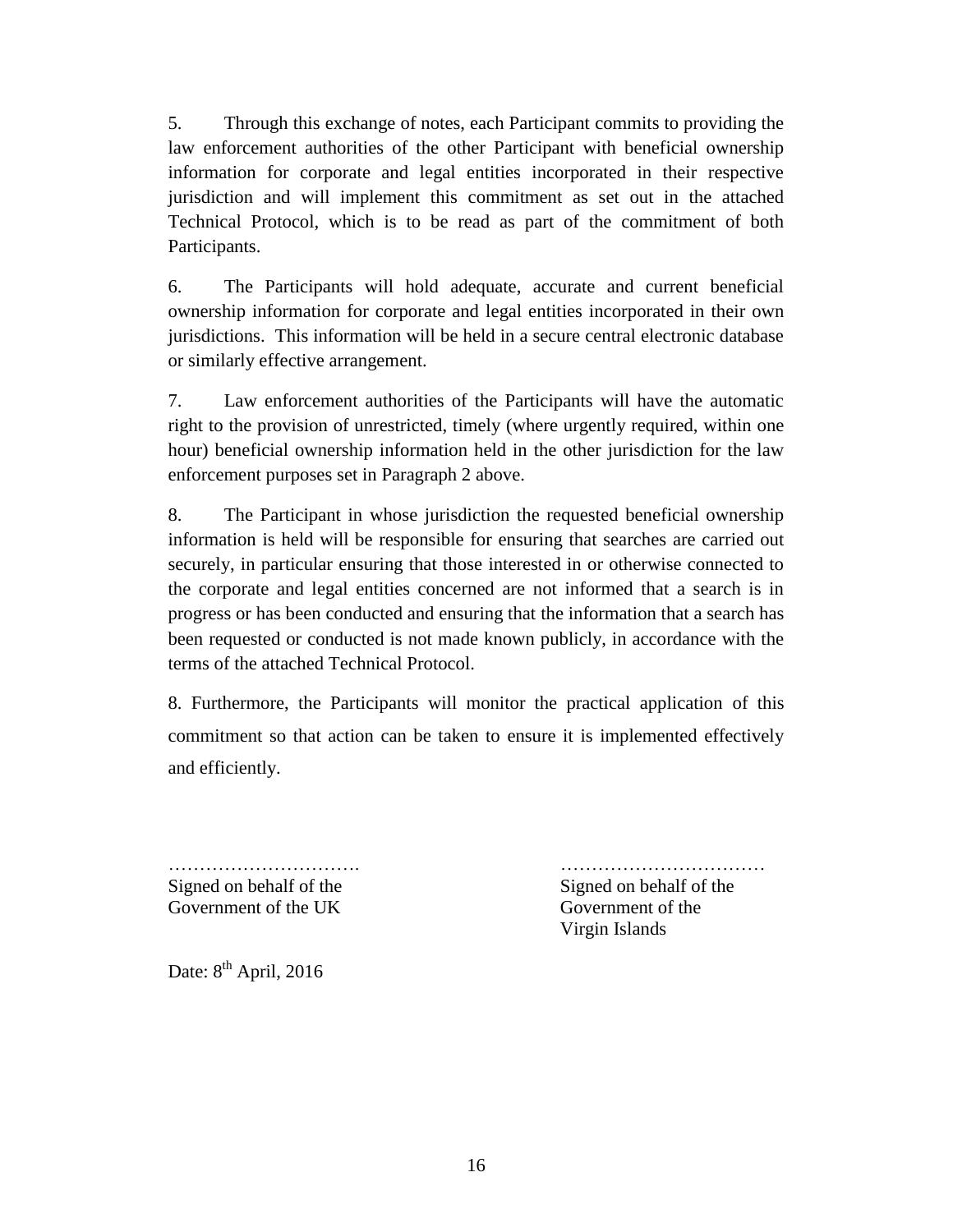# **Technical Protocol**

1. This Technical Protocol is appended to the Exchange of Notes dated 8 April 2016 between the Governments of the United Kingdom and the Virgin Islands in respect of the sharing of beneficial ownership information and is to be used in accordance with Paragraph 2 of the Exchange of Notes.

## **Beneficial Ownership Information in respect of Corporate and Legal Entities Incorporate in the UK**

2. The Government of the United Kingdom has established a comprehensive central register of people with significant control ("PSC register"), to be held and maintained by Companies House. This will be a publicly accessible central register in respect of companies, limited liability partnerships (LLPs) and Societas Europaeae (SEs) incorporated in the United Kingdom. This will be online and searchable free of charge by both name of corporate entity and name of individual. Some PSC information is suppressed from the public central register under exceptional circumstances. All PSC information, including the information suppressed from the public central register, is available to the United Kingdom law enforcement authorities.

3. Acting only in furtherance of their functions, Virgin Islands law enforcement authorities will be able to request from the United Kingdom law enforcement authorities all of their non-public adequate, accurate and current beneficial ownership information from the PSC register.

## **Beneficial Ownership Information in respect of Corporate and Legal Entities Incorporated in the Virgin Islands**

4. The Government of the Virgin Islands will establish and maintain an electronic platform ("the Virgin Islands Platform") that will allow it to immediately access adequate, accurate and current beneficial ownership information on corporate and legal entities incorporate in the Virgin Islands.

5. The Virgin Islands Platform will be held electronically and will be searchable by both name of corporate and legal entity and name of individual.

6. Acting only in furtherance of their functions, United Kingdom law enforcement authorities will be able to request from the Virgin Islands law enforcement authorities all of their adequate, accurate and current beneficial ownership information contained on the Virgin Islands Platform on corporate and legal entities incorporated in the Virgin Islands.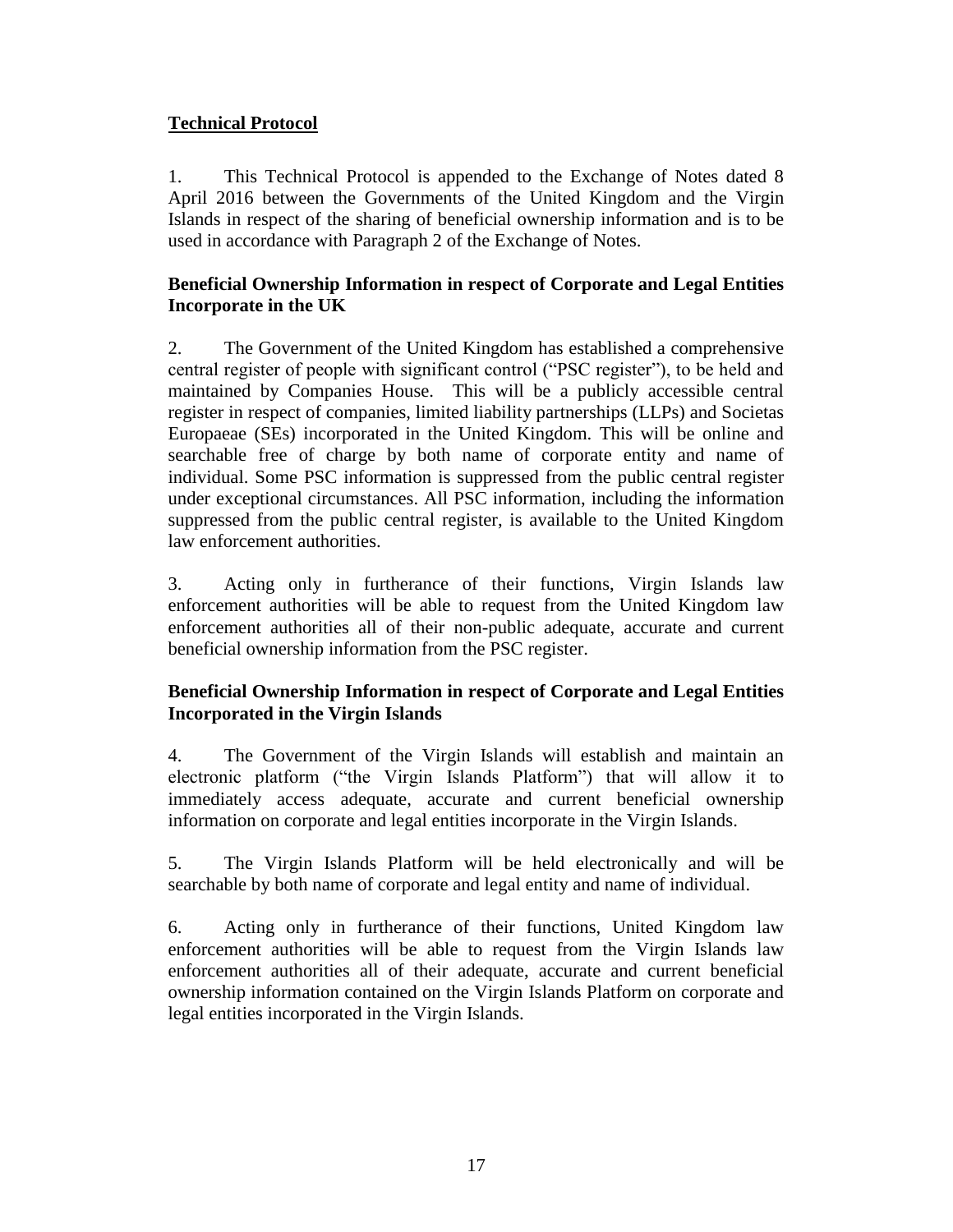### **Obligations of Participants**

7. The Participants will establish designated points of contact, whose function will be to receive and respond to each other's law enforcement authorities' requests for beneficial ownership information.

i) Requests for information will be submitted to the designated point of contact on a form, the template for which is attached to this protocol.

ii) The designated point of contact will be permanently staffed by individuals who have passed security vetting tests to a standard agreed with the National Crime Agency.

iii) The designated point of contact will provide the information sought of it within twenty-four hours of the submission of a request for information unless it is notified that the request for information is urgent, in which case it will provide the information sought of it within one hour, or such time period as may be agreed between the requesting law enforcement authority and the designated point of contact in accordance with the individual circumstances of the request. In calculating these periods of time, no allowance will be made for office hours, weekends or public holidays.

iv) Members of the designated point of contact will provide beneficial ownership information that is both complete and helpful to the requesting law enforcement authorities. As such, the designated point of contact will accept and reply to requests for such information, which include requests for sequential searches to be carried out. Such requests may include a request to identify the beneficial owner of a named company incorporate in the Participant's jurisdiction and then to identify all other corporate and legal entities incorporated in the Participant's jurisdiction in which the beneficial owner has an interest as well as the names of other individuals with interests in those corporate and legal entities. Multiple or sequential search requests may be made at the same time, and will be conducted within the same twenty-four hour period (or one hour in urgent cases).

v) Members of the designated point of contact will have full authority to respond to requests for information made in accordance with this Protocol. It follows that no member of the point of contact will be required to seek any further authorisation or confirmation that they may respond to a request for information.

vi) The Participants will ensure the security of the request and any information provided by:

a. criminalising any disclosures of information relating to requests made in accordance with this Protocol, and reinforcing the severity of the offence with a suitably dissuasive penalty;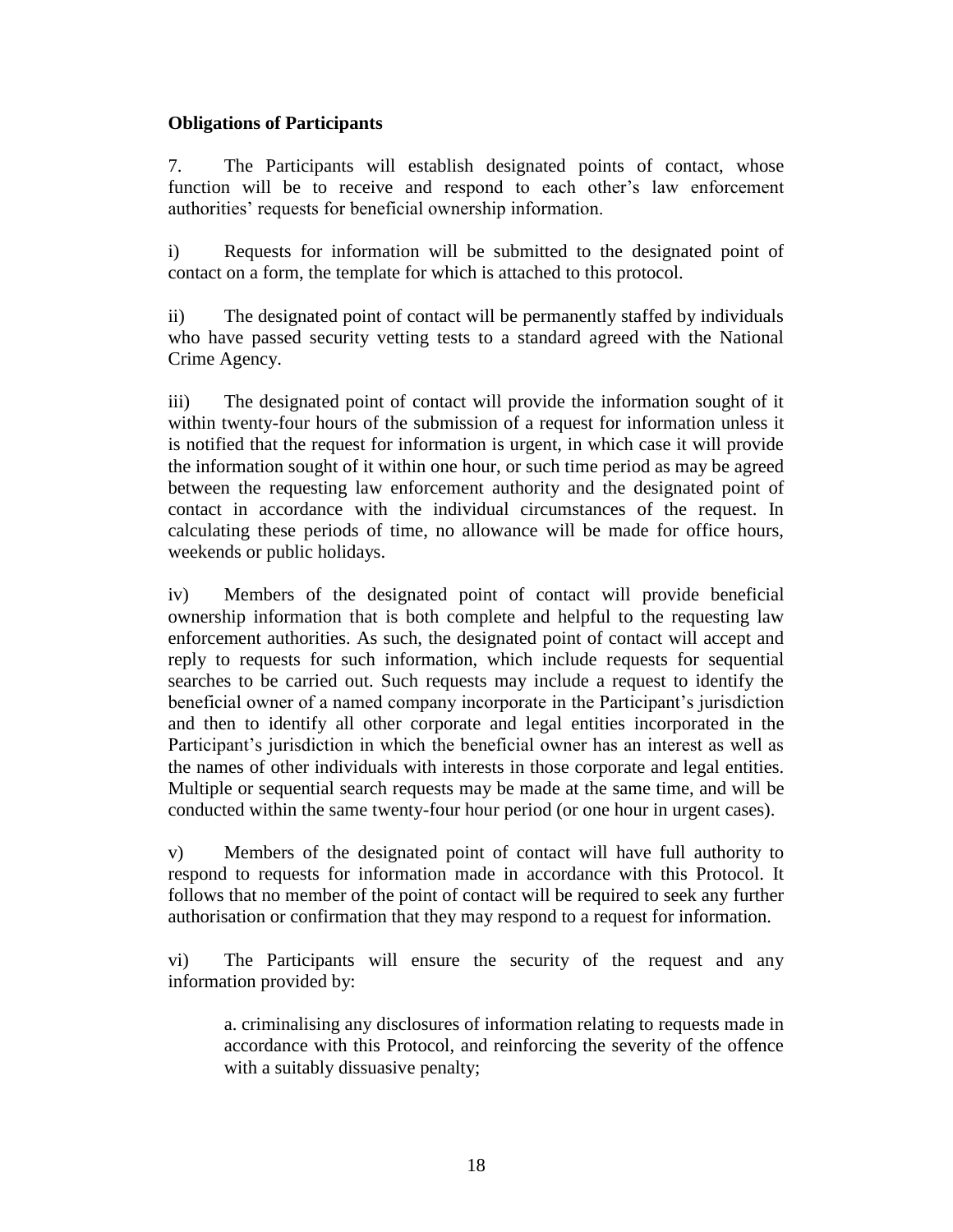b. ensuring that each member of the designated point of contact has imposed as part of his or her terms and conditions of service an instruction not to disclose any information relating to requests made in accordance with this Protocol, and by bringing enforcement action in the case of any breach; and

c. providing the designated point of contact with physically secure premises and secure IT systems from which to operate.

vii) The criminal and administrative controls referred to in paragraphs vi) a. and b. above will not apply to any request for information or any supply of information to Participants' law enforcement authorities made in accordance with the terms of this Protocol.

viii) Arrangements for the supply of information by the designated point of contact in accordance with the terms of this Protocol are intended to mirror the ability of the Participants' law enforcement authorities to obtain beneficial ownership information held in each other's jurisdiction. It follows that information supplied through the designated point of contact to law enforcement authorities in accordance with the terms of this Protocol may be used by them free from any further procedural conditions. For the avoidance of doubt, the Participants accept that the information may be used in criminal and/or civil proceedings and may be disclosed by law enforcement authorities in accordance with applicable legal provisions, including data protection and freedom of information legislation.

ix) Any mutual legal assistance or other legal mechanism that either Participant may require in order to render information received in accordance with this Protocol admissible in criminal and/or civil proceedings will be sought and supplied in accordance with existing arrangements.

x) All requests for information will be subject to the Participants' duties and responsibilities under constitutional and international obligations, where applicable.

### **Amendments**

8. Amendments to the commitment set out in the Exchange of Notes may be agreed in writing by both Participants.

### **Review**

9. In recognition of our joint commitment to fighting serious and organised crime, the Premier of the Virgin Islands and the Secretary of State will review together the operation of these arrangements in consultation with law enforcement agencies six months after the coming into force of these arrangements, and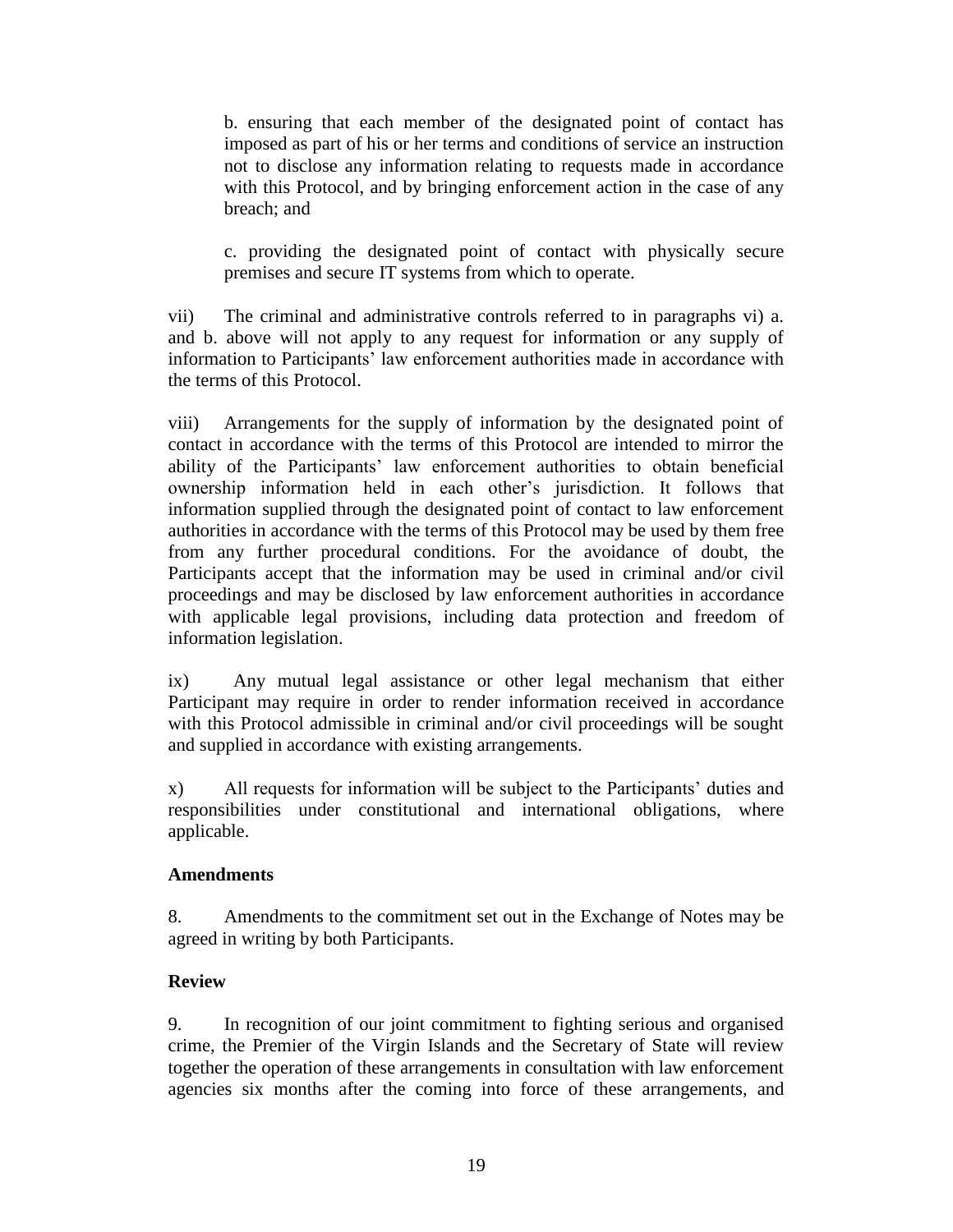thereafter annually. This will be in addition to ongoing monitoring of the practical application of the commitment by both Participants.

## **Transition**

10. These arrangements will come into effect no later than 30 June 2017. Each Participant will ensure that any necessary legislative regulatory or technical changes are made to allow implementation by this date.

### **Date for coming into effect**

11. The commitment set out in the Exchange of Notes will be effective upon signature by the Participants.

## **Definitions of the Terms used in the Exchange of Letters and Technical Protocol**

12. For the purposes of the commitment set out in the Exchange of Notes and Technical Protocol, the following definitions will apply:

"automatic" has the meaning set out in paragraph 7(v) of this Protocol,

"beneficial owner" means any natural person(s) who ultimately owns or controls a corporate or legal entity through direct or indirect ownership of more than 25% of the shares or voting rights or ownership interest in that entity, or through control via other means. This is abbreviated from Article 3(6) of the Fourth Money Laundering Directive's definition of a beneficial owner.

"the Virgin Islands Platform" means such an electronic platform as the Virgin Islands develops to access and provide beneficial ownership information.

"corporate and legal entities" has an ordinary meaning. Participants should ensure that the widest possible range of corporate and legal entities incorporated in their jurisdiction is covered.

"designated point of contact" means in the case of the:

Virgin Islands, the Financial Investigation Agency; and

UK, the UKFIU, being the United Kingdom's Financial Intelligence Unit.

"law enforcement authorities" means law enforcement and tax authorities.

"secure" has the meaning set out at paragraph 7ii) and vi) of this Protocol, and means the fact that a search has been requested or conducted will not be made public or communicated to any person whatsoever apart from those suitably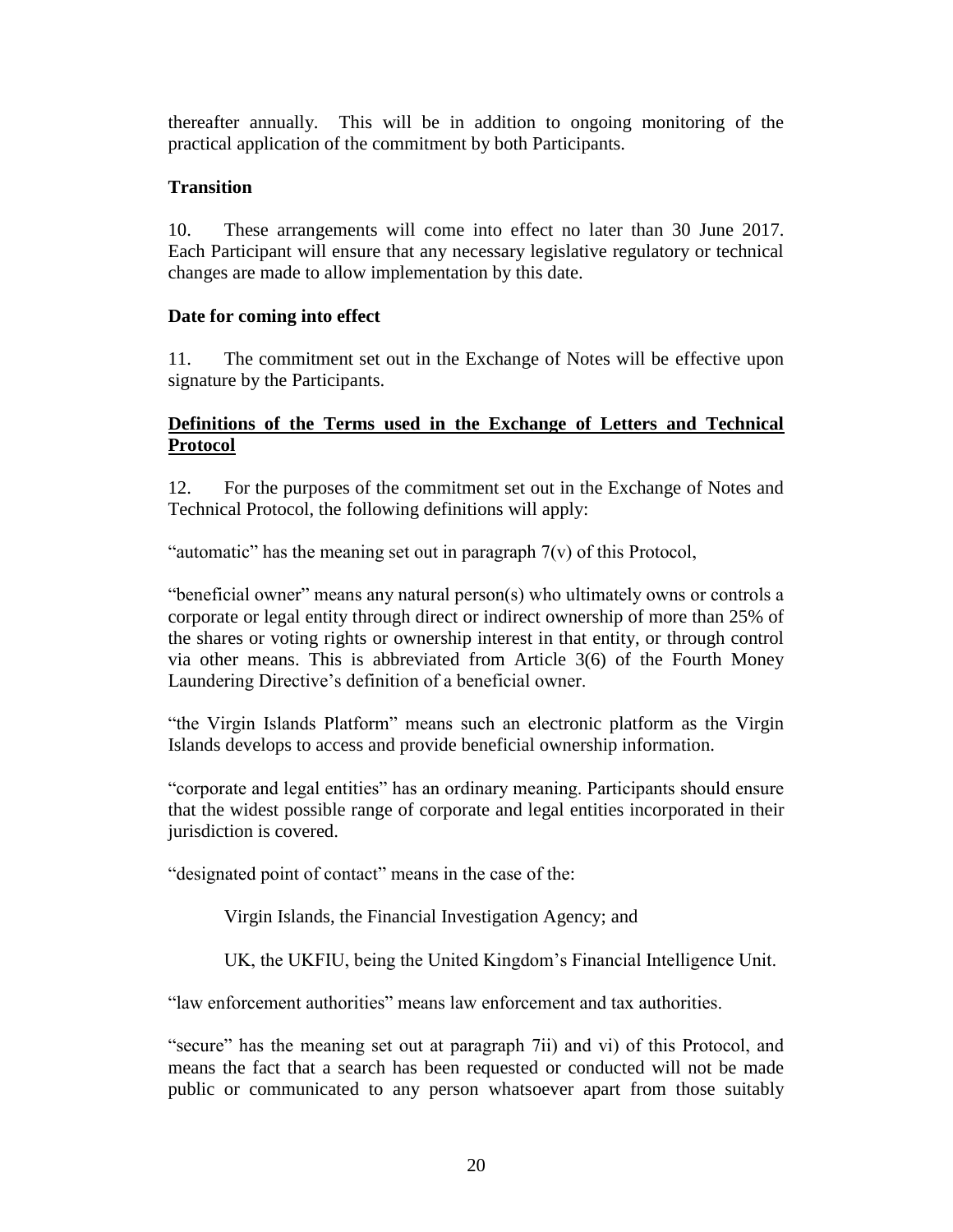security cleared individuals who have responsibility for processing a request, including the officials conducting the search.

"similarly effective arrangement to a secure central electronic database" is defined as one which meets the following criteria:

- a) law enforcement agencies and tax authorities can obtain corporate and legal entities beneficial ownership information which restriction, and this information is to be available in accordance with Paragraph 2 of the Exchange of Notes for use in both civil and criminal proceedings;
- b) law enforcement authorities of the Participants are to be able to identify quickly all corporate and legal entities connected to a beneficial owner without needing to submit multiple and repeated requests; and
- c) corporate and legal entities or those to whom the beneficial ownership information relates are not to be alerted to the fact that a request has been made or an investigation is underway.

"suitably security cleared individuals" has the meaning set out in paragraph 7ii) of this Protocol.

"timely" has the meaning set out in paragraph 7iii) of this Protocol.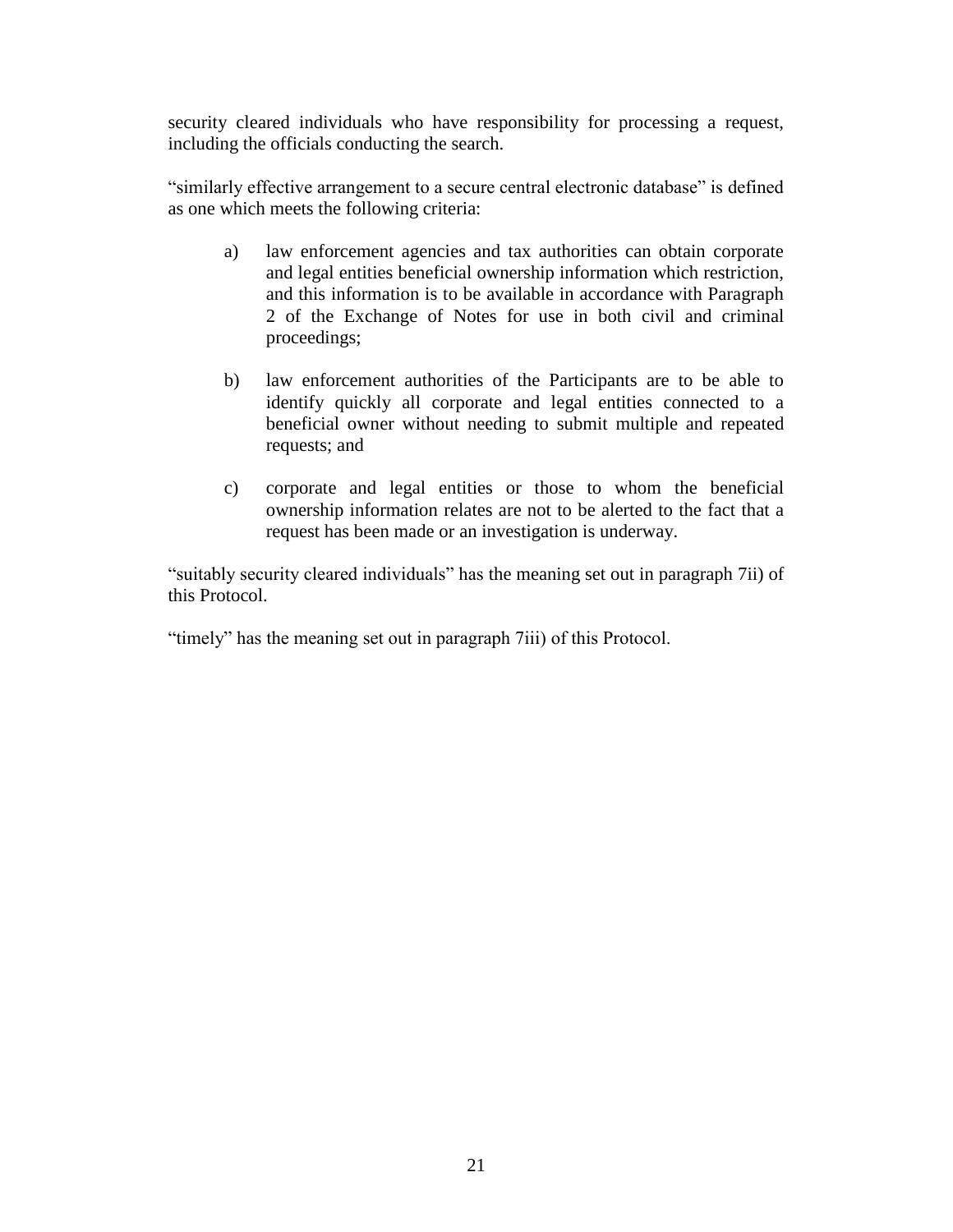# **INTERNATIONAL REQUEST FOR BENEFICIAL OWNERSHIP INFORMATION**

# *Any unauthorised disclosure of information relating to this request may constitute a criminal offence.*

# **Request or details:**

| Name:             | Competent<br>Authority*: |  |
|-------------------|--------------------------|--|
| <b>Telephone:</b> | <b>Email:</b>            |  |

\***Competent Authority refers to any UK or Virgin Islands Law Enforcement or Tax Authority**

| <b>URN</b>                                    |                   |
|-----------------------------------------------|-------------------|
| <b>Operation / Case Ref:</b>                  |                   |
| <b>Jurisdiction for Request:</b>              |                   |
| Date and Time of Submission:                  |                   |
| <b>Authorising Officer Grade/Rank:</b>        |                   |
| <b>Urgent I Return</b>                        | <b>Rationale:</b> |
| Appropriate rationale must be given as to     |                   |
| reason for urgency e.g. threat to life,       |                   |
| immediate risk of asset flight, time critical |                   |
| <b>Court applications</b>                     |                   |
|                                               |                   |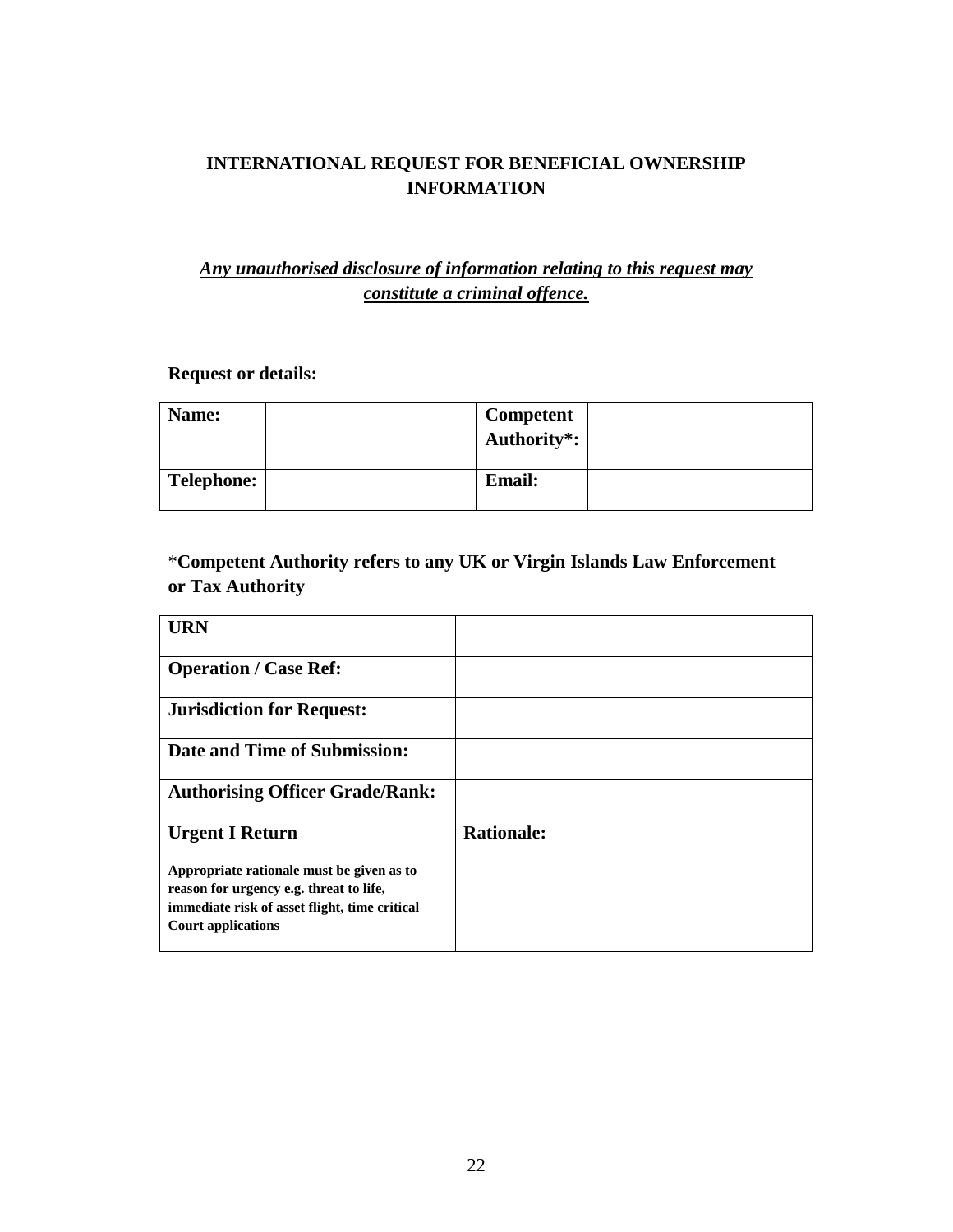## **REQUEST RELATES TO SERIOUS & ORGANISED CRIME □**

## **Information Requested:**

- 1. Accurate and current beneficial ownership information on all legal person named in this request;
- 2. Identification of the beneficial owner of any named company;
- 3. Identification of all other legal persons in which the beneficial owner has an interest as well as the names of other individuals with interest in those legal person.

### **Subject details:**

**(If you are enquiring about more than one subject, copy and paste this section as required. The boxes will expand automatically)**

| Surname:            | <b>Forename:</b>   |  |
|---------------------|--------------------|--|
| DOB:                | Where born:        |  |
| <b>Nationality:</b> | <b>Occupation:</b> |  |
| Alias:              | Gender:            |  |
| Address(es):        |                    |  |

| Subject link to the overseas |  |
|------------------------------|--|
| jurisdiction:                |  |
|                              |  |

### **Company details:**

**(If you are enquiring about more than one company, copy and paste this section as required)**

| <b>Company name:</b>    |                      |  |
|-------------------------|----------------------|--|
| <b>Registration</b>     | <b>Country of</b>    |  |
| number:                 | <b>Registration:</b> |  |
| Company<br>address(es): |                      |  |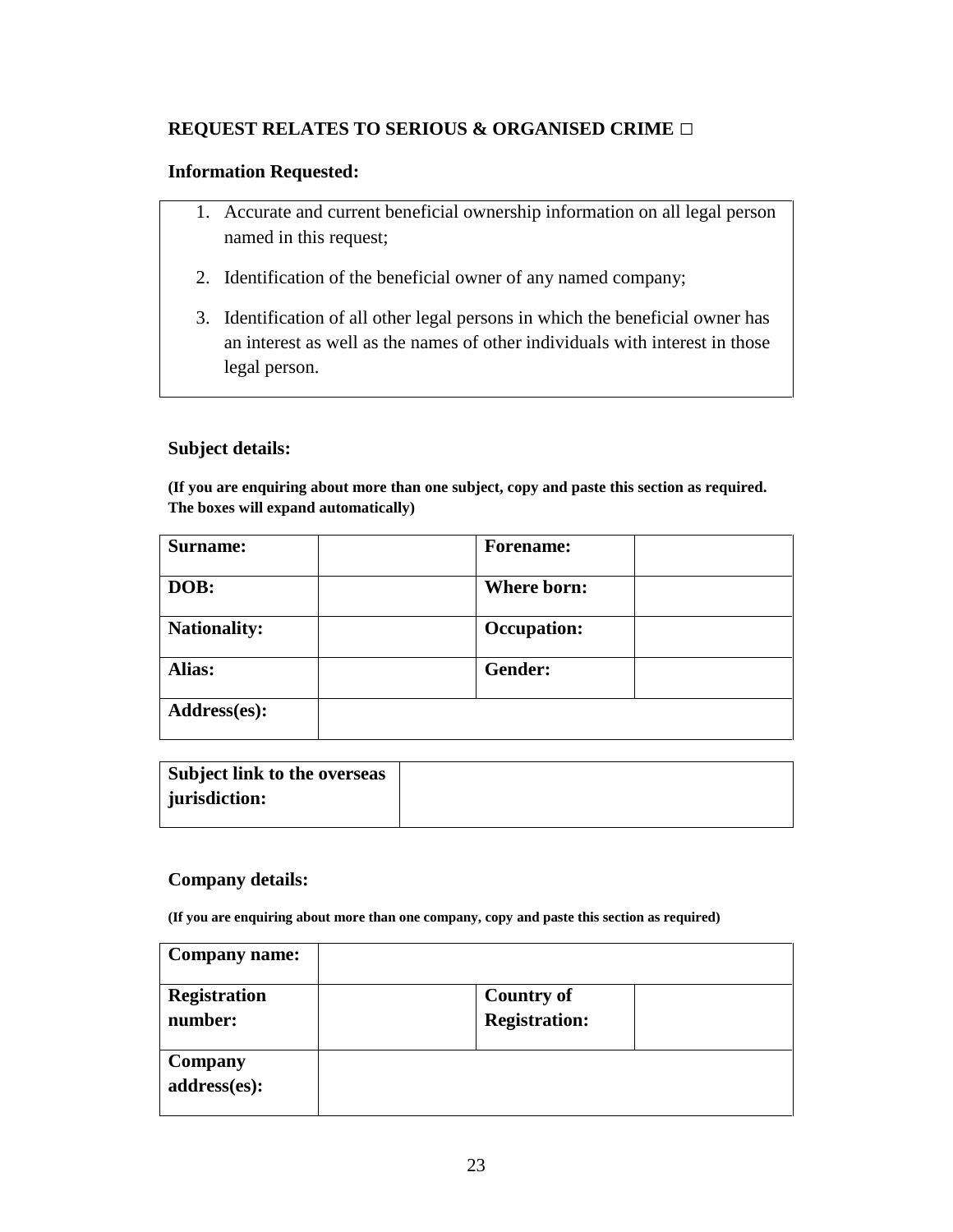| Subject link to the overseas |  |
|------------------------------|--|
| jurisdiction:                |  |
|                              |  |

# **IT SHOULD BE NOTED THAT ANY INFORMATION OBTAINED AS A RESULT OF THIS REQUEST MAY BE USED BY RELEVANT UK COMPETENT AUTHORITIES IN ANY CRIMINAL OR CIVIL PROCEEDINGS WITHOUT PRIOR RECOURSE**.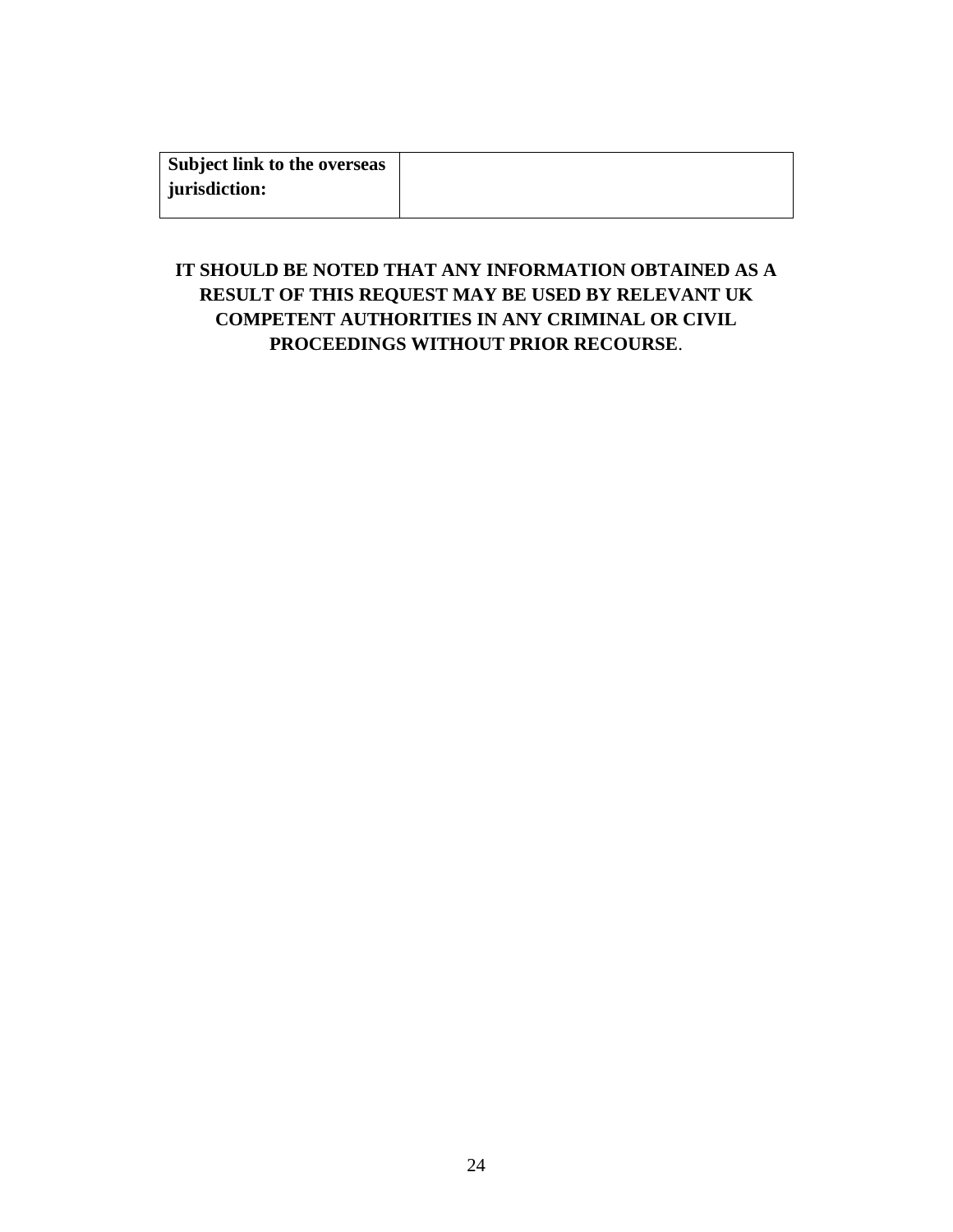# **SCHEDULE 2**

(Sections 2, 13(7)(b))

| Part I - Designated | Part $II$ – Designated law                             | Part III – Relevant                                                                                                                                 |
|---------------------|--------------------------------------------------------|-----------------------------------------------------------------------------------------------------------------------------------------------------|
| countries           | enforcement authorities                                | agreement                                                                                                                                           |
| United Kingdom      | National Crime Agency -<br>Financial Intelligence Unit | <b>Exchange of Notes</b><br>between the Government<br>of the United Kingdom<br>and the Government of the<br>Virgin Islands dated 8th<br>April, 2016 |